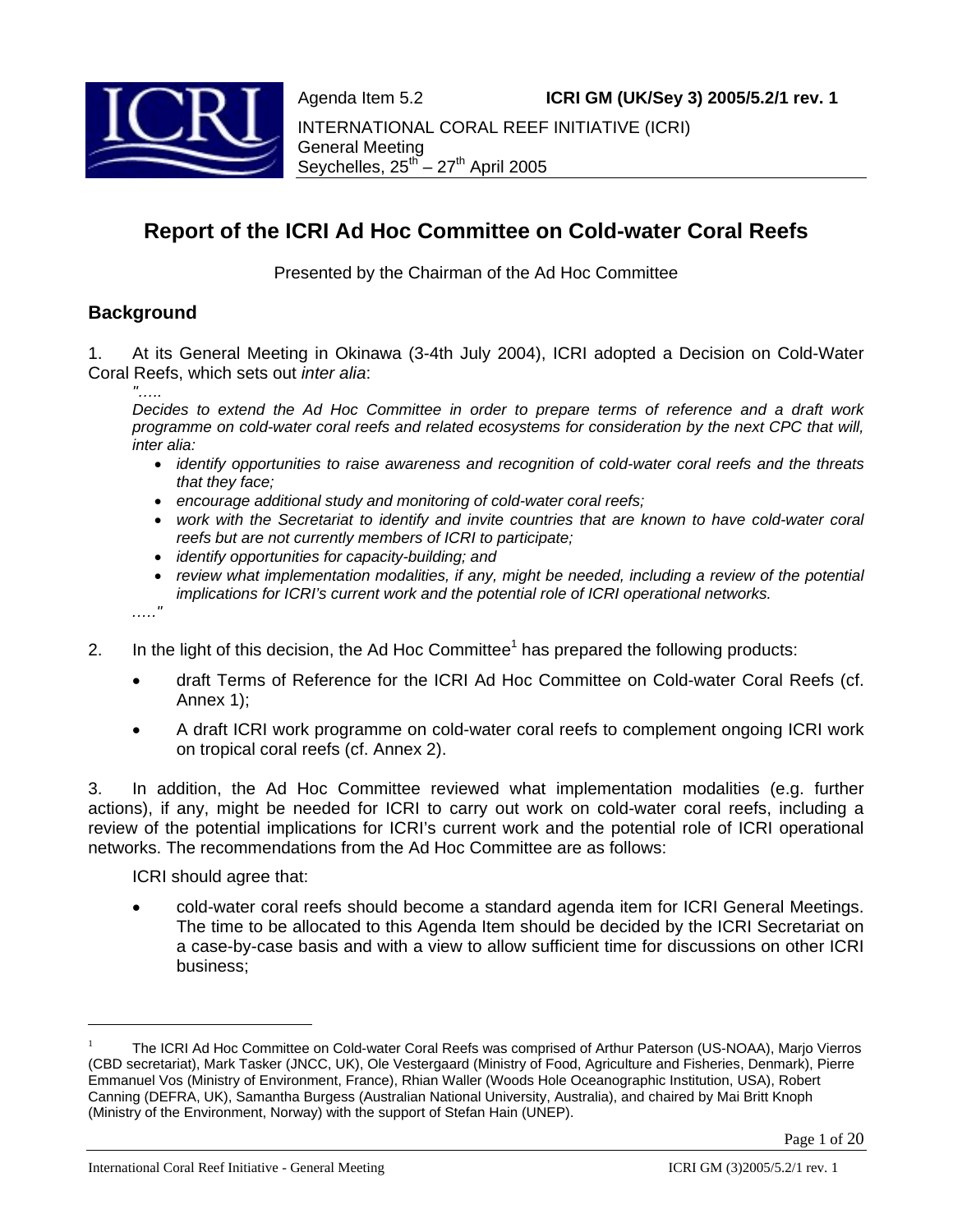- projects and activities under ICRI's operational networks (e.g. GCRMN, ICRAN, CORDIO) should only be conducted if financed separately and with additional "fresh" money by coldwater coral countries or partners or other new sponsors;
- spin-off effects from the inclusion of cold-water corals in ICRIs work should be sought which benefit ICRI's work on tropical, warm-water coral reefs, e.g. adding to and strengthening of more ecological and economical arguments and awareness for the need to halt / reduce threats to both warm- and cold-water coral reefs, especially in the light of the threats caused by climate change;
- The cold-water coral reef activities under ICRI will focus on the ecology and conservation of these ecosystems. Legal and jurisdictional issues relating to marine areas beyond the limits of national jurisdiction are considered to be outside the mandate of ICRI, and will be dicussed in other, more appropriate fora (e.g. the UN General Assembly, UNCLOS and CBD)."

4. Further information related to the protection and sustainable management of cold-water coral reefs originating from the last meeting of the OSPAR Biodiversity Committee under the OSPAR Convention for the Protection of the Marine Environment of the North-East Atlantic is given in a separate document (cf. ICRI GM (3)2005/??).

# **Action Requested**

- 5. The ICRI General Meeting is invited:
	- a. to examine, revise as necessary, and adopt the draft Terms of Reference for the ICRI Ad Hoc Cold-water Coral Committee (CWC) as at Annex 1;
	- b. to examine, revise as necessary, and adopt the draft ICRI work programme on cold-water corals as at Annex 2;

and, in accordance with the ICRI Decision on Cold-water Coral Reefs,

- c. to ask ICRI members to volunteer as lead countries to take forward elements of this work programme;
- d. to examine, revise as necessary, and adopt the implementation modalities for this programme of work at paragraph 3 above.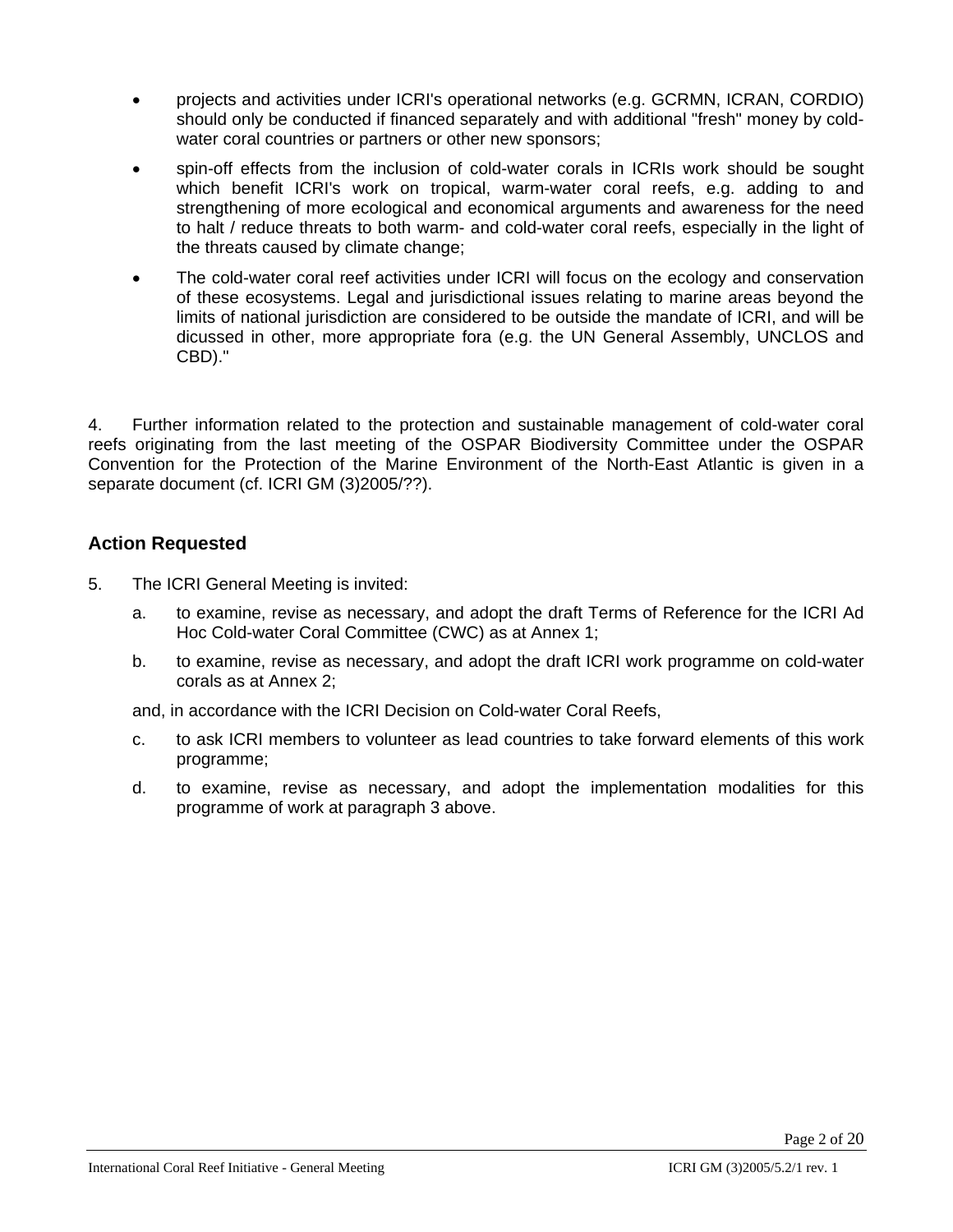## **Annex 1**

# **[Draft] Terms of Reference for the ICRI Ad Hoc Committee on Cold-water Coral Reefs**

- 1. The ICRI Ad Hoc Committe on Cold-water Coral Reefs shall fasilitate ICRIs work on cold-water coral reefs and related ecosystems, including
	- a. Advice the ICRI secretariat, ICRI General Meetings and ICRI members on issues concerning cold-water coral reefs and related ecosystems, including reviewing cold-water coral reef reports and products developed by ICRI members as neccessary
	- b. Overseeing, co-ordinating and promoting the implementation of ICRIs working program for cold-water coral reefs [for 2005-2007]
	- c. Providing guidance to ICRI on the need for revisions of ICRIs work program and focus on coldwater corals and related ecosystems.
	- d. Present written status reports of the committee's work to the ICRI General Meetings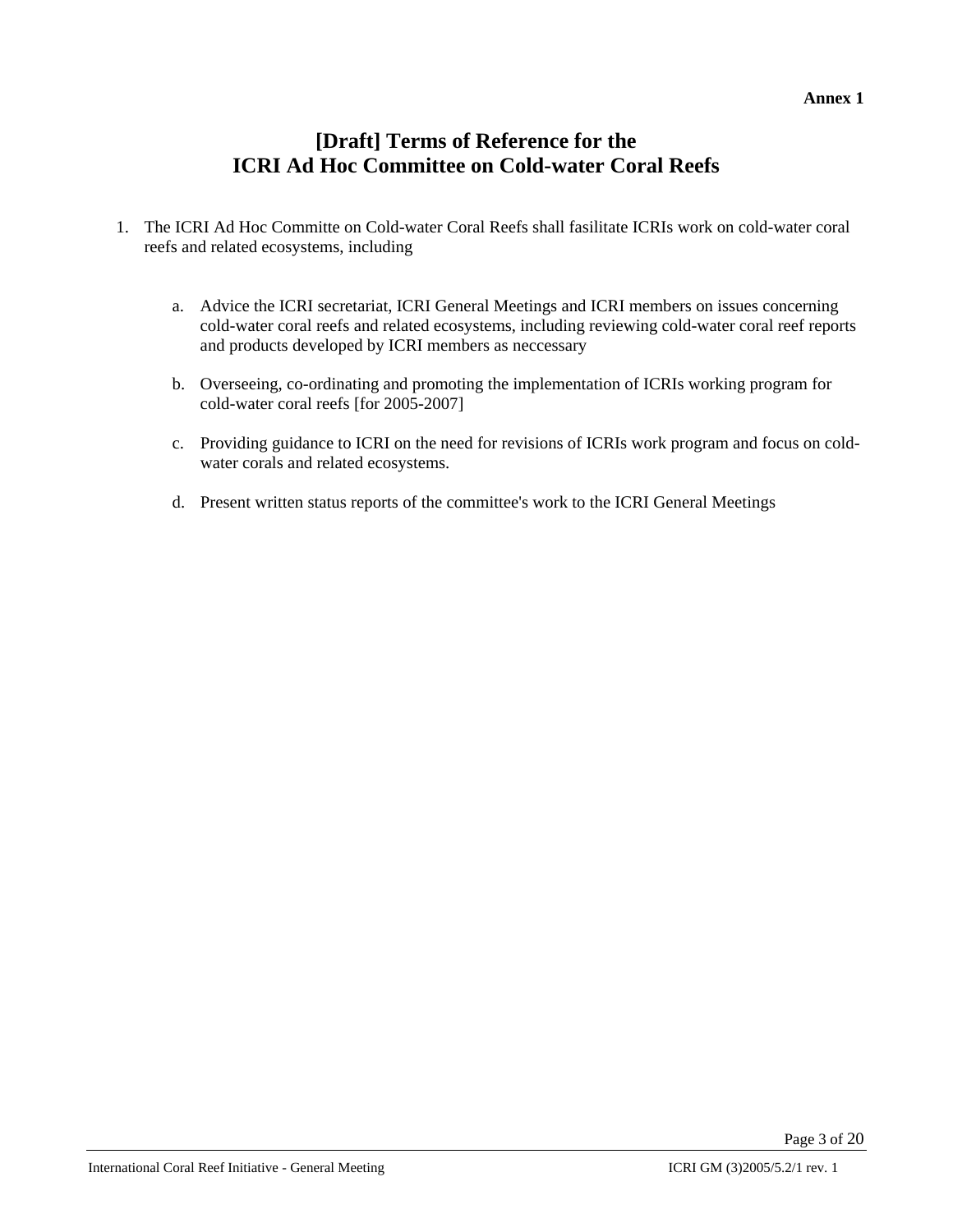# **[Draft] ICRI Programme of Work on Cold-water Coral Reefs for 2005-2007**

The draft work programme is divided into sections, which correspond broadly to the operational paragraphs in the ICRI Decision on Cold-water Coral Reefs adopted at the ICRI General Meeting in Okinawa, July 2004. Information, where available, is also given on related activities conducted (by ICRI members and/or non-members) in other fora.

The implementation of the ICRI Programme of Work on Cold-water Coral Reefs depends on the availability of additional resources from ICRI members or other cold-water coral reef stakeholders.

## *1. Opportunities to raise awareness and recognition of cold-water coral reefs and the threats that they face*

## **Work to be carried out under ICRI**

|     | <b>Task/Product</b>                                                                                                                                                                                                                                              | Lead                                                                                         | <b>Target Date</b>         | relevant Rec.                 | More info                                                                                              |
|-----|------------------------------------------------------------------------------------------------------------------------------------------------------------------------------------------------------------------------------------------------------------------|----------------------------------------------------------------------------------------------|----------------------------|-------------------------------|--------------------------------------------------------------------------------------------------------|
|     |                                                                                                                                                                                                                                                                  |                                                                                              |                            | in Appendix 1                 |                                                                                                        |
| 1.1 | Chapter on cold-water corals in the<br><b>GCRMN</b> report "Status of Coral<br>Reefs of the world: 2004"                                                                                                                                                         | Norway/UNEP                                                                                  | Completed<br>November 2004 | 21, 23, 24                    | http://www.reef<br>base.org/referen<br>ces/ref_literatur<br>e.asp?id= $23043$<br>&searchactive=<br>yes |
| 1.2 | Television documentary(ies) on cold-<br>water coral reefs                                                                                                                                                                                                        | <b>UNEP/Norway</b>                                                                           | October 2005               | 21, 24                        | Appendix 2                                                                                             |
| 1.3 | Information on cold-water coral reef<br>related events (meetings, symposia<br>etc.) on the ICRI Forum list of<br>upcoming events                                                                                                                                 | <b>ICRI CWC Ad Hoc</b><br>Committee,<br><b>ICRI</b> Secretariat                              | ongoing                    | 15, 16, 21, 22,<br>24         |                                                                                                        |
| 1.4 | Provide information about the ICRI<br>programme of work on cold-water<br>coral reefs to appropriate meetings<br>under other international<br>conventions, e.g. CBD, UNCLOS,<br>Regional Sea Conventions (e.g.<br>OSPAR); regional fishery bodies<br>(e.g. NEAFC) | ICRI Sec. and co-<br>Chairmen upon<br>request of ICRI CWC<br>Ad Hoc Committee<br>and ICRI GM | ongoing, as<br>appropriate | 15, 16, 17, 21,<br>22, 23, 24 | $\blacksquare$                                                                                         |
| 1.5 | Encourage inclusion of cold-water<br>coral information in relevant reports,<br>educational material etc.                                                                                                                                                         | All                                                                                          | ongoing                    | 21, 24                        |                                                                                                        |

## *2. Encourage additional study and monitoring of cold-water coral reefs*

## **Work to be carried out under ICRI**

| <b>Task/Product</b> |                                                                  | Lead                                | <b>Target Date</b>                                      | <b>Relevant Rec.</b><br>in Appendix 1 | More info  |
|---------------------|------------------------------------------------------------------|-------------------------------------|---------------------------------------------------------|---------------------------------------|------------|
| 2.1                 | Development of a cold-water coral<br>reef database including GIS | <b>ICRI CWC Ad</b><br>Hoc Committee | draft database<br>and GIS<br>available<br>December 2005 | 1, 2                                  | Appendix 3 |
| 2.2                 | Desktop Study and Predictive                                     | <b>ICRI CWC Ad</b>                  | 2005/6                                                  | 1, 2, 3                               | Appendix 4 |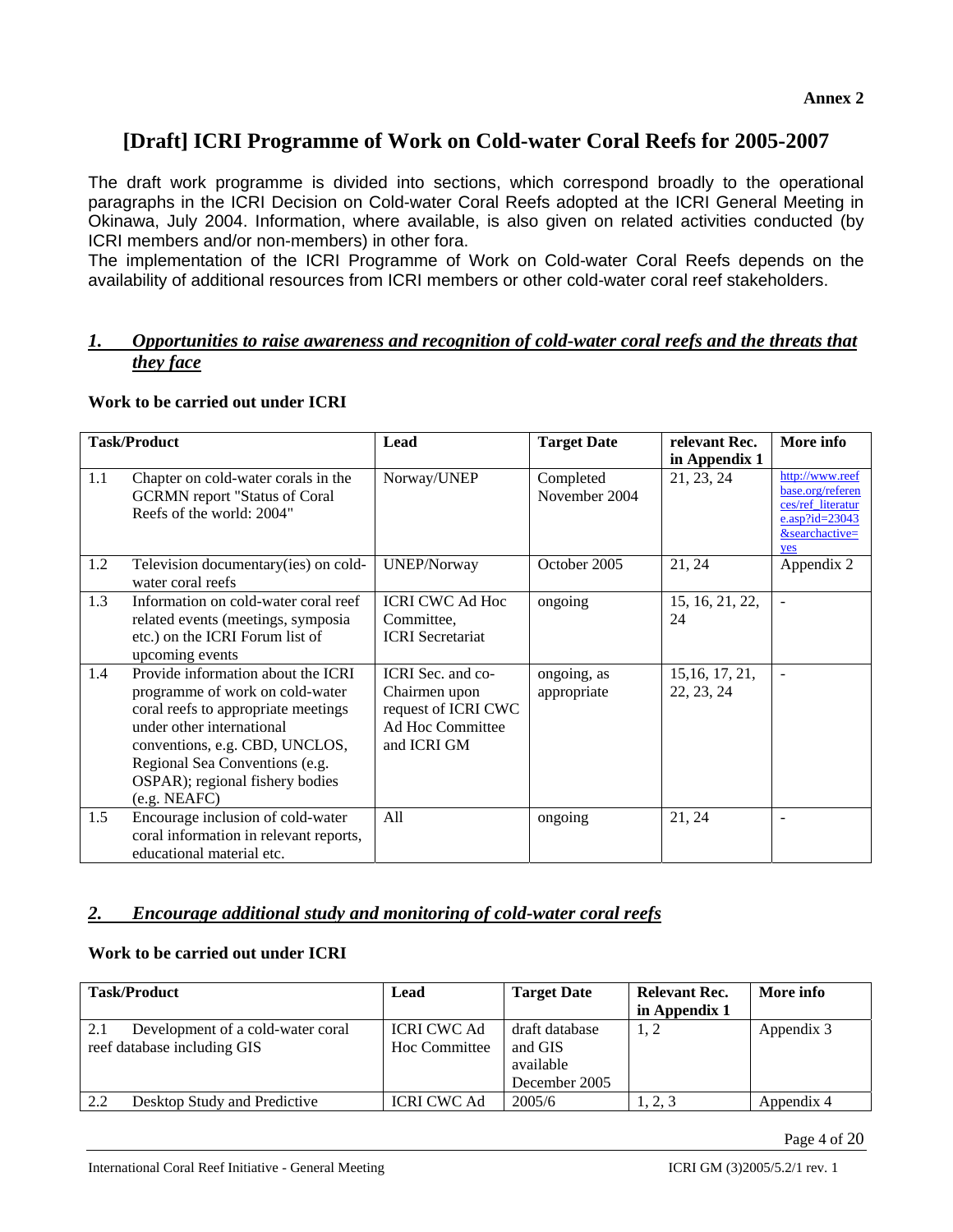| Modelling for Mapping the Potential        | Hoc Committee      |                     |                |             |
|--------------------------------------------|--------------------|---------------------|----------------|-------------|
| Distribution of Cold-water Coral Reefs     |                    |                     |                |             |
| 2.3<br>Development of ICRI Code of         | <b>ICRI CWC Ad</b> | <b>ICRI GM 2006</b> | 5              | Appendix 5  |
| Conduct for Cold-Water Coral Reef Research | Hoc Committee      |                     |                |             |
| and Monitoring                             | with input from    |                     |                |             |
|                                            | academia           |                     |                |             |
| 2.4<br>Encourage inclusion of cold-water   | All                | ongoing             | 1, 2, 3, 4, 23 |             |
| corals and related ecosystems in relevant  |                    |                     |                |             |
| scientific programmes and activities       |                    |                     |                |             |
| 2.5<br>Encourage national authorities and  | All                | ongoing             | 2              |             |
| others to develop dialogue with industries |                    |                     |                |             |
| (incl. fisheries and petroleum) for info   |                    |                     |                |             |
| exchange                                   |                    |                     |                |             |
| 2.6<br>(Develop guidelines/handbook for    |                    | $2007 - > ??$       |                | cf. ICRI GM |
| monitoring of cold-water coral reefs)      |                    |                     |                | (3)2005/??  |

## **Activities carried out by others**

Cold corals and related ecosystems are included, amongst others, in the following scientific programmes and activities:

- Within the framework of the OSPAR Commission, GIS work is carried out under the lead of the UK on mapping the distribution of marine habitats in the North East Atlantic, which were identified by OSPAR as threatened and/or declining. These habitats include *Lophelia pertusa* reefs. A summary of the outcome of the last meeting of the OSPAR Biodiversity Committee (21-25 February 2005) related to coral reefs is given at ICRI GM (3)2005/??.
- The project "Hotspot Ecosystems Research on the Margins of European Seas" (HERMES) starts in 2005. The HERMES project is one of the largest marine science projects in Europe (comprising a consortium of 45 partners) and is funded by the European Commission's Framework Six Programme under the priority Sustainable Development, Global Change and Ecosystems. Prof. André Freiwald is one of the HERMES coordinators, especially for the corals part of this project. Further information about the HERMES project can be found at http://www.eu-hermes.net/
- Mar-eco: includes mapping of coral reefs along mid-Atlantic ridge
- Norway: Mapping ongoing, Mareano: mapping of sea bottom and related research on corals, pilot project in North-Norway 2005.
- Nordic project rehabilitation of *Lophelia*-reefs
- ICES: has been providing independent scientific advice to fisheries regulators on cold-water corals in the Northeast Atlantic for past four years.
- A new 3.5 year research project ("PROTECT") addressing MPA's as tools for ecosystem conservation and fisheries management in Northern European waters - including cold-water reef habitats (*Lophelia* reefs) - was launched in January 2005, funded by the European Commission's Framework Six Programme under priority 8, 'Policy Oriented Research'. 17 European research institutes will work together to provide policy advice and develop a set of tools for the design, modelling, implementation and evaluation of different MPA regimes, considering both environmental and socio-economic aspects and in consultation with key stakeholder groups. Work on cold-water reefs will include legal aspects of MPA's in international waters. For further information contact the project manager, Ole Vestergaard, The Danish Institute for Fisheries Research, Ministry of Food, Agriculture & Fisheries, email: osv@dfu.min.dk.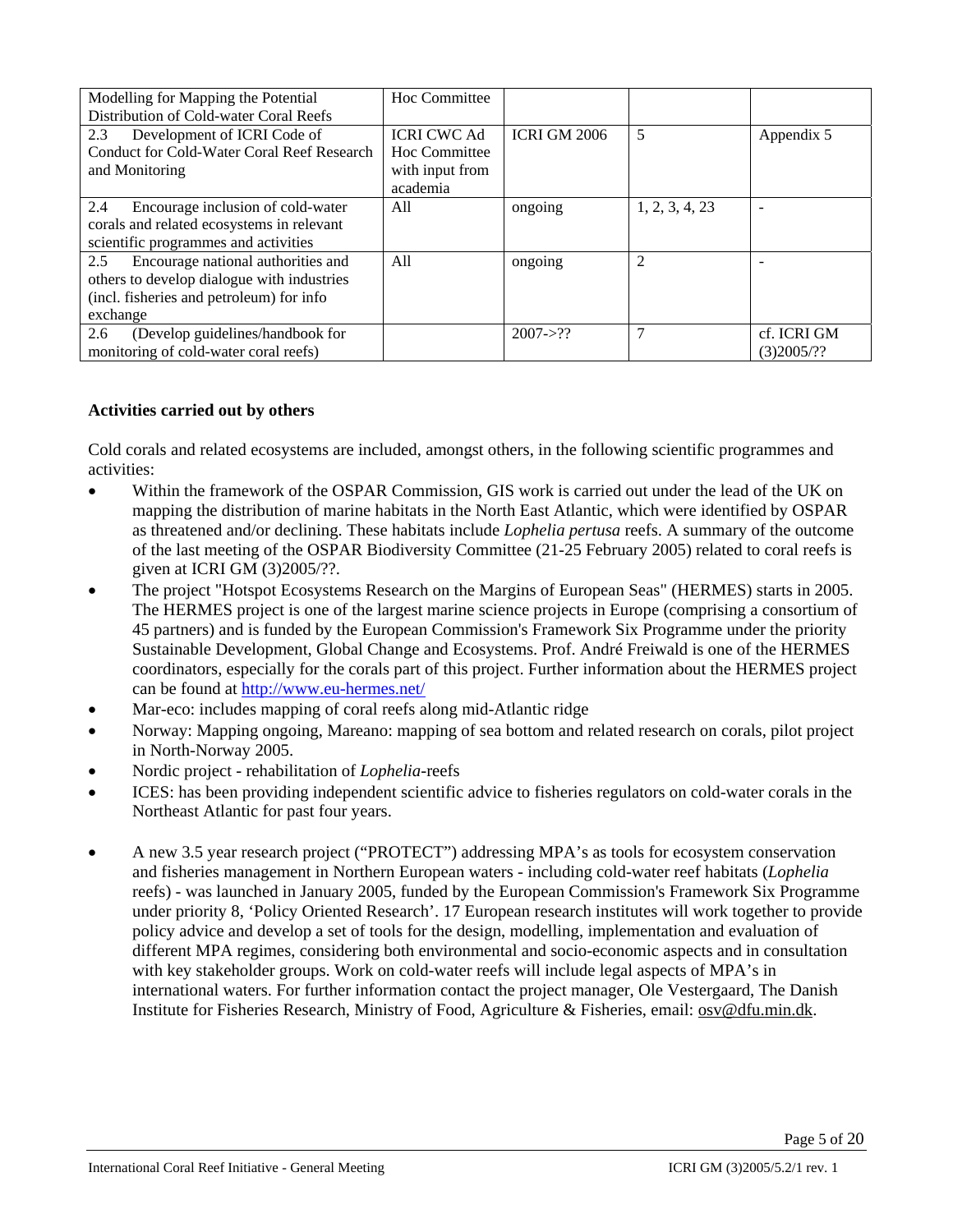# *3. Identification and invitation of countries that are known to have cold-water coral reefs but are not currently members of ICRI*

| <b>Task/Product description</b>                  | <b>Task Manager</b> | <b>Target Date</b> | Relevant rec. in | More info      |
|--------------------------------------------------|---------------------|--------------------|------------------|----------------|
|                                                  | / Lead              |                    | Appendix 1       |                |
| 3.1<br>Development and regular review of list    | <b>ICRI CWC Ad</b>  | ongoing            |                  | Appendix 6     |
| of countries with cold-water coral reefs         | Hoc Committee       |                    |                  |                |
| 3.2<br>Invitation letter to cold-water coral     |                     | May 2005           | 1, 21, 22, 24    | Appendix 7 and |
| reef countries, scientists, and other cold-water |                     |                    |                  | 8              |
| coral stakeholders not yet ICRI members          |                     |                    |                  |                |
| development of draft letters<br>a)               | <b>ICRI CWC Ad</b>  | done               |                  |                |
|                                                  | Hoc Committee       |                    |                  |                |
| b)<br>adoption of draft letters                  | <b>ICRI GM</b>      | ICRI GM $(3)$      |                  |                |
|                                                  |                     | April 2005         |                  |                |
| sending/posting of letters<br>$\mathbf{c}$       | <b>ICRI</b> Sec.    | following ICRI     |                  |                |
|                                                  |                     | GM (3) April       |                  |                |
|                                                  |                     | 2005               |                  |                |

### **Work to be carried out under ICRI**

# *4. Identify opportunities for capacity-building*

## **Work to be carried out under ICRI**

| <b>Task/Product description</b>                                                                                                     | Lead                                                      | <b>Target Date</b> | Relevant rec. in<br>Appendix 1 | More info           |
|-------------------------------------------------------------------------------------------------------------------------------------|-----------------------------------------------------------|--------------------|--------------------------------|---------------------|
| 4.1<br>Stimulating cooperation between<br>relevant partners by including cold-water<br>corals on ICRIs agenda and inviting new ICRI | <b>ICRI CWC Ad</b><br>Hoc Committee,<br><b>ICRI</b> Sec.  | ongoing            | 4.21                           | Appendix 7 and<br>8 |
| members                                                                                                                             |                                                           |                    |                                |                     |
| Specific cooperation projects through<br>4.2<br>aid programmes                                                                      | The respective<br>national<br>governments<br>and partners |                    |                                |                     |

### **Activities carried out by others**

• Nordic project on rehabilitation of *Lophelia* reefs 2005, scientific capacity-building between Norway, Sweden, Iceland, The Faroes (Denmark). Funded by Nordic Council of Ministers, led by Jan Helge Fosså.

# *5. Encourage development and adoption of precautionary regulations and measures to protect cold-water coral reefs*

### **Work to be carried out under ICRI**

|     | <b>Task/Product description</b>  | <b>Task Manager</b><br>' Lead | Target Date | Relevant rec. in   More info<br>Appendix 1 |                          |
|-----|----------------------------------|-------------------------------|-------------|--------------------------------------------|--------------------------|
| 5.1 | Summary of existing practise and | <b>ICRI CWC Ad</b>            | After 2007? |                                            | $\overline{\phantom{a}}$ |

Page 6 of 20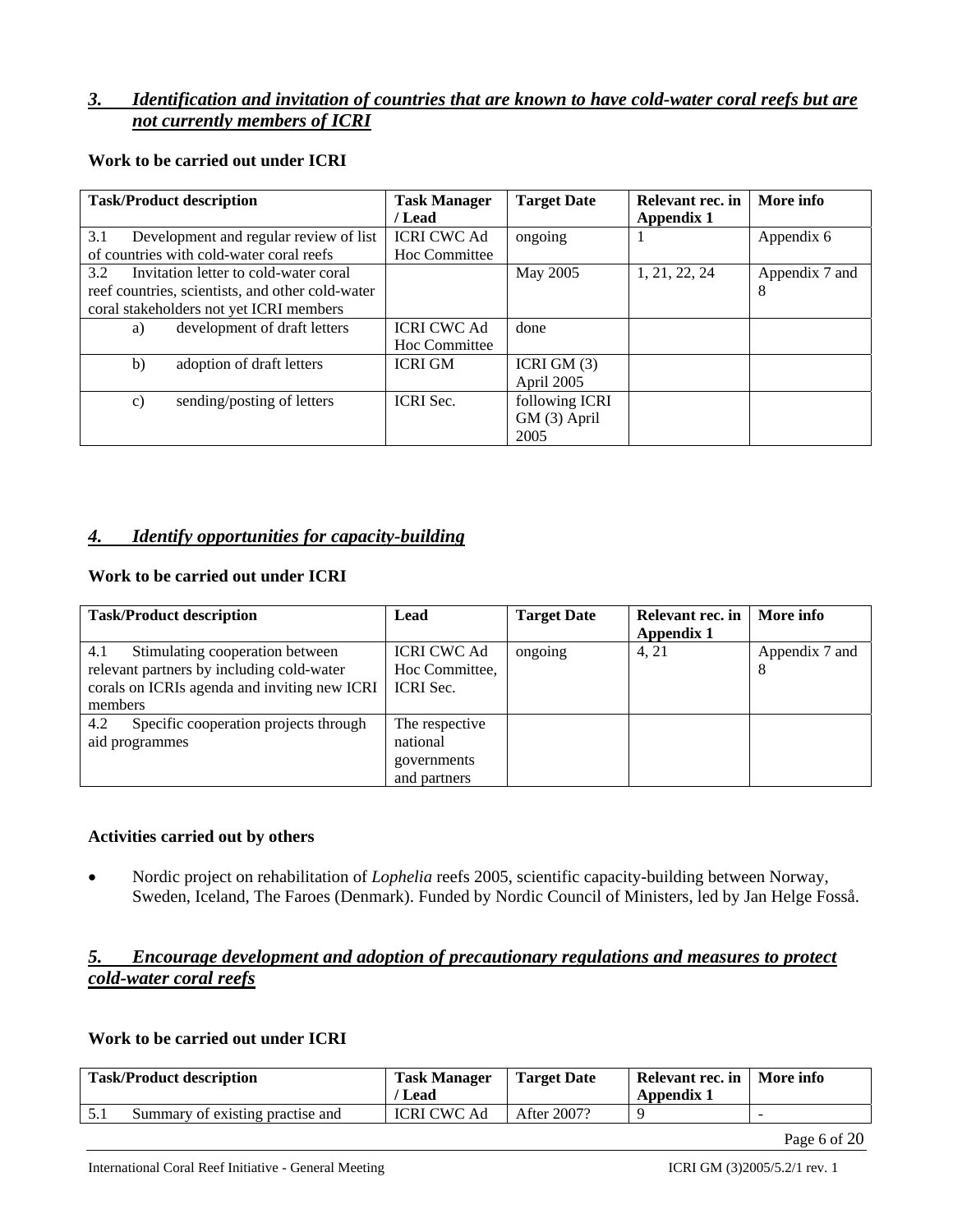| regulations, e.g. by updating the Cold-water  | Hoc Committee      |             |    |  |
|-----------------------------------------------|--------------------|-------------|----|--|
| Coral Reef Report every X year                |                    |             |    |  |
| Conduct a study on existing practise<br>5.2   |                    |             | 11 |  |
| and lessons learned on relevant environmental |                    |             |    |  |
| impact assessments – ICRI to develop          |                    |             |    |  |
| guidance on this basis                        |                    |             |    |  |
| Increased industry stakeholder<br>5.3         | ICRI secretariat.  | ongoing     | 16 |  |
| involvement in ICRIs work on cold-water       | <b>ICRI CWC Ad</b> |             |    |  |
| coral reefs                                   | Hoc Committee      |             |    |  |
| Develop guidance on enforcement of<br>5.4     |                    | After 2007? | 19 |  |
| regulations and measures                      |                    |             |    |  |

# **Activities carried out by others**

• In September 2004, the UNEP Coral Reef Unit established contact with the International Cable Protection Committee (ICPC), which -as of September 2002- has approx. 79 members representing governmental administrations or commercial companies from 41 countries. Further information about ICPC is given on www.iscpc.org. At the time of preparing this document, the ICPC 2005 Plenary Meeting was held in Sydney, Australia (15 - 17 March 2005). Upon invitation from the ICPC Executive Committee, UNEP prepared a presentation and a poster for this meeting together with a proposal to establish a small correspondence group to facilitate the exchange of data and information between ICPC (and ICPC members) and UNEP. This exchange will include data and information related to cold-water coral reefs. At present, this emerging collaboration takes place outside the ICRI framework, which does not exclude that ICPC (or ICPC members) become a member of ICRI in the future, as they deem appropriate.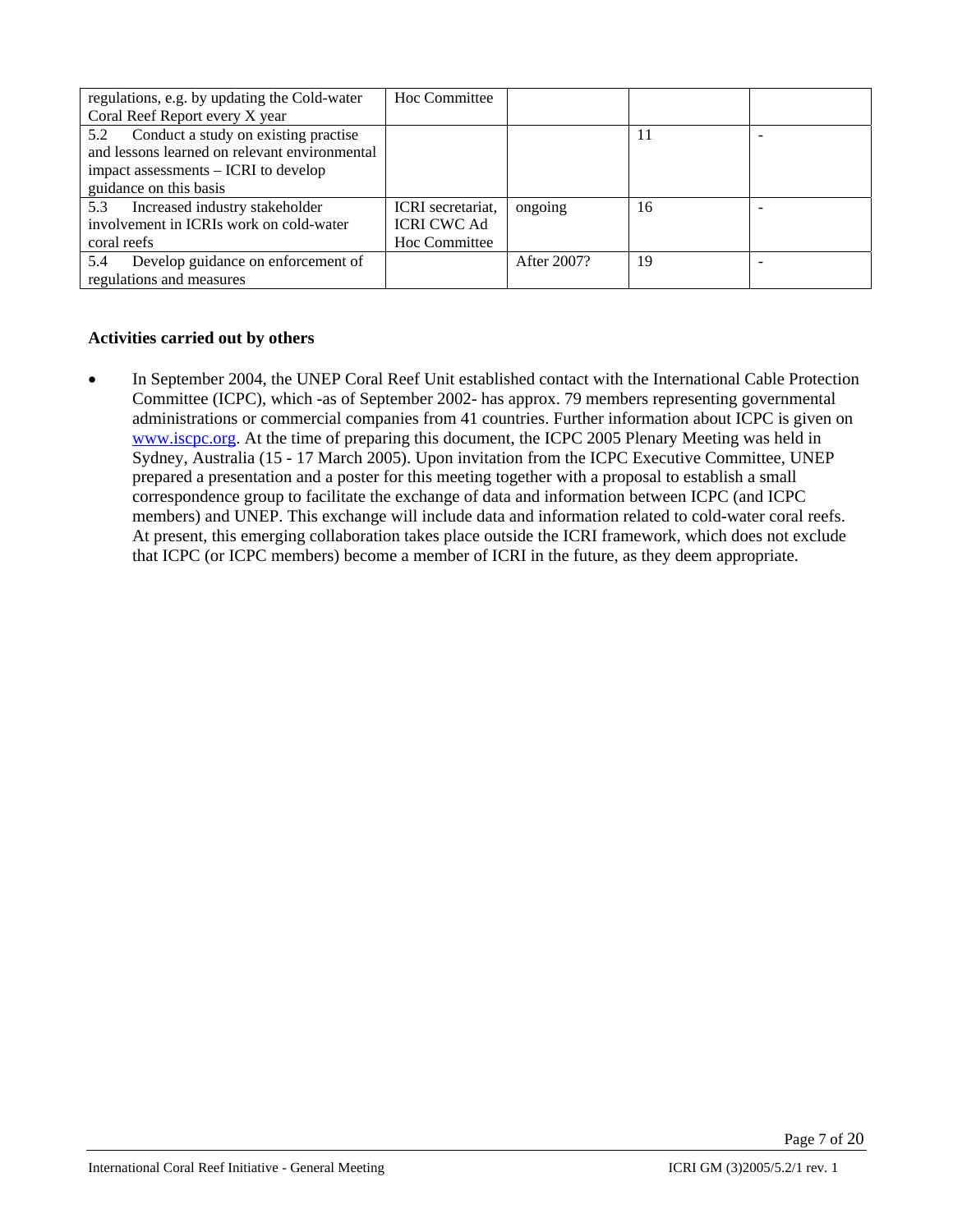## **Recommendations from the report "Cold-water coral reefs: Out of sight – no longer out of mind"<sup>2</sup>**

### **Recommendation 1**

Encourage the mapping, establishment and maintenance of a global internet-based database of locations where cold-water coral reefs occur, or are absent.

### **Recommendation 2**

Develop a dialogue with industries operating in areas of the oceans where cold-water corals may occur, so that cold-water coral reef data and information, especially those originating from fishing activities and oil and gas exploration and production, are made available to the scientific community, managers and decision makers.

### **Recommendation 3**

Support the modelling of the potential distribution of cold-water coral reefs globally and regionally on the basis of their environmental preferences and the requirements of reef-building species.

### **Recommendation 4**

Strengthen cold-water coral research through increased activity and coordination at the global, regional and national levels, with a view inter alia to countries with expertise and modern deep-sea research, exploration and habitat mapping facilities (vessels with multibeam equipment, remote operated vehicles, submersibles) assisting or cooperating with countries that lack such expertise and tools.

### **Recommendation 5**

Develop and implement a code of practice for *in-situ* research (and bioprospecting) on cold-water coral reefs.

### **Recommendation 6**

Collate the range of existing and new regulations and measures to conserve, protect and manage cold-water coral reefs, and assess their performance and effectiveness with a view to establishing and disseminating 'lessons learned' and 'better practices'.

### **Recommendation 7**

Initiate the development of practical strategies and guidelines for in-situ monitoring of cold-water coral reef habitats.

### **Recommendation 8**

Initiate the development of practical strategies and guidelines to assess the socio-economic costs and benefits of cold-water coral reef management actions.

### **Recommendation 9**

Establish and maintain a global cold-water coral database for storing and providing access to information and monitoring data on the health, management and conservation efforts of coldwater coral reefs, inter alia, as a basis for the production of periodic regional status reports and the compilation of regular global conservation status reports.

### **Recommendation 10**

Develop and adopt precautionary regulations and measures to protect, conserve and sustainably manage coldwater coral ecosystems and reefs to prevent deliberate or accidental damage caused by human activities. This should include consideration of interim prohibitions to reduce or eliminate human activities which adversely impact upon cold-water coral ecosystems within and beyond the limits of national jurisdiction.

### **Recommendation 11**

Consider the establishment of requirements and procedures for environmental impact assessments to be carried out prior to licensing of activities which affect the sea floor in potential cold-water coral reef areas. This would benefit from a cumulative assessment of all on-going and projected activities in a spatially framed assessment process, with a view to avoiding any damage to coral sites.

### **Recommendation 12**

l

<sup>2</sup> Freiwald, A., Fosså, J.H., Grehan, A., Koslow, T., Roberts, J.M. 2004. *Cold-water Coral Reefs*. UNEP-WCMC, Cambridge, UK.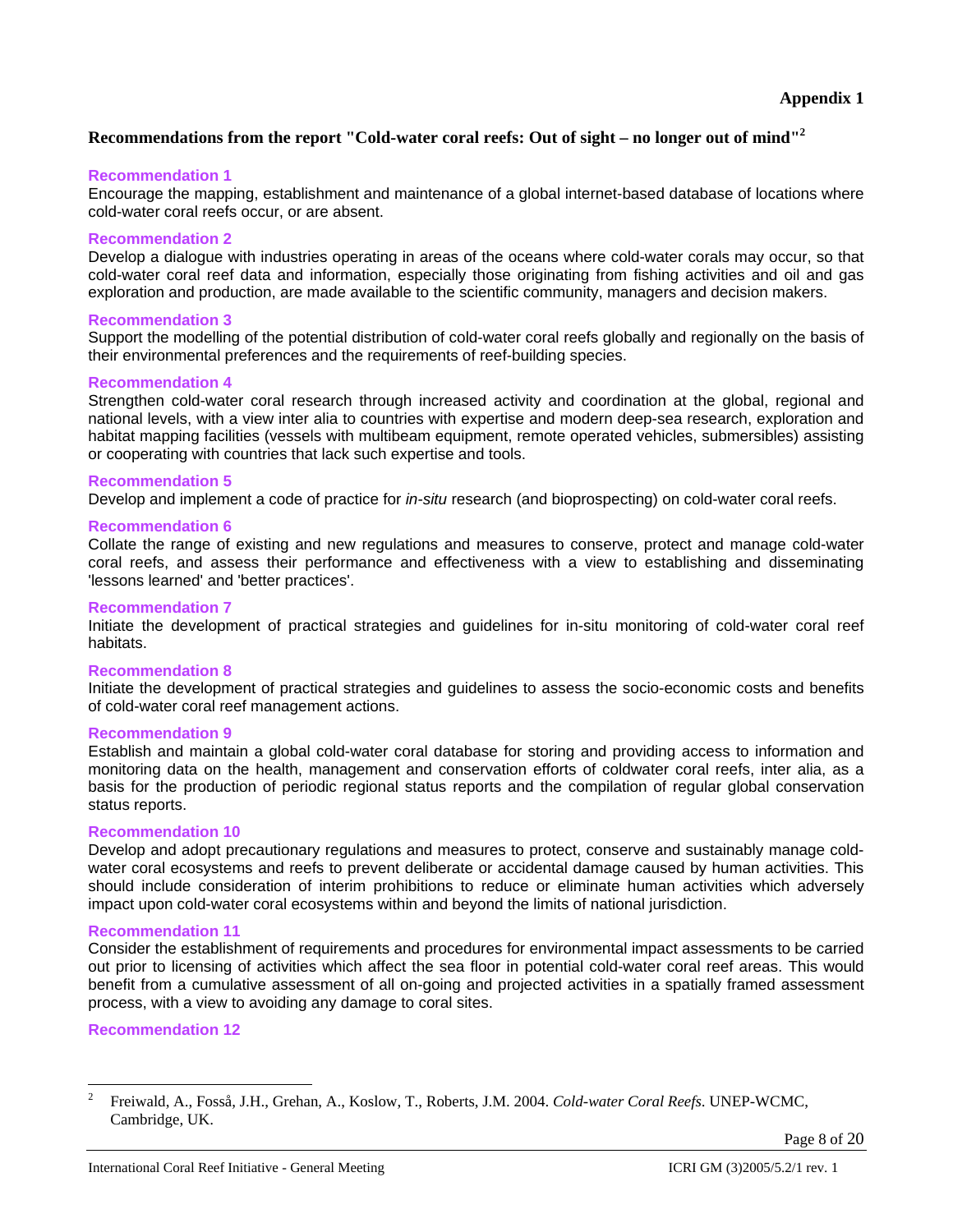Include an adequate representation of cold-water coral ecosystems in national and regional networks of marine protected areas.

#### **Recommendation 13**

Support at the global and regional levels the establishment of urgent and precautionary international measures designed to conserve, protect and manage sustainably vulnerable marine habitats such as cold-water coral ecosystems in the high seas.

#### **Recommendation 14**

Support the establishment of legal regime(s) and framework(s) to conserve, protect and manage sustainably cold-water coral reefs in the high seas under and/or consistent with UNCLOS and existing international agreements and conventions.

#### **Recommendation 15**

Inform the relevant industry associations and sectors of the distribution, importance and vulnerability of coldwater coral reefs and encourage their active involvement and support in the process of developing and implementing management regulations and measures.

#### **Recommendation 16**

Engage global and regional organizations (both regulatory and non-regulatory), especially global and regional fishery bodies, international oil and gas industry associations, as well as pipeline and cable placement companies, in the development of international and national work plans on cold-water coral reefs.

#### **Recommendation 17**

Encourage the fishing industry and fishing fleets to comply with the Code of Conduct for Responsible Fisheries of the Food and Agriculture Organization (FAO) of the United Nations\* and to avoid the use of destructive fishing methods and gear in known or potential cold-water coral reef areas.

#### **Recommendation 18**

Encourage the oil and gas industries and the pipeline/cable-laying placement industries to avoid and mitigate damage to cold-water corals due to their activities and avoid operations and the placement of pipelines or cables in known or potential cold-water coral reef areas.

#### **Recommendation 19**

Enhance enforcement of existing legislation and establish punitive penalties to prevent destruction of cold-water coral reefs.

#### **Recommendation 20**

Assess the feasibility of extending the use of satellite vessel monitoring systems (VMS) to provide the responsible authorities with data related to compliance with regulations to protect cold-water coral reefs in national and/or international waters.

#### **Recommendation 21**

Support the incorporation of cold-water coral ecosystems into the programmes of activities of the International Coral Reef Initiative (ICRI) and other relevant bodies, and provide additional resources to strengthen these bodies.

#### **Recommendation 22**

Encourage the development and strengthening of global, regional and multinational cold-water coral reef partnerships and networks.

#### **Recommendation 23**

Support the inclusion of cold-water coral reefs as a key/representative ecosystem for deeper marine waters in existing or planned international monitoring and assessment programmes, such as the Global Ocean Observing System (GOOS), the Global Marine Assessment (GMA) and relevant programmes under Regional Seas Conventions and Action Plans.

#### **Recommendation 24**

Further promote the awareness of cold-water coral reefs and the urgent need to conserve, protect and manage these ecosystems sustainably within relevant national governments, Regional Seas Conventions/Action Plans, intergovernmental organizations and the public.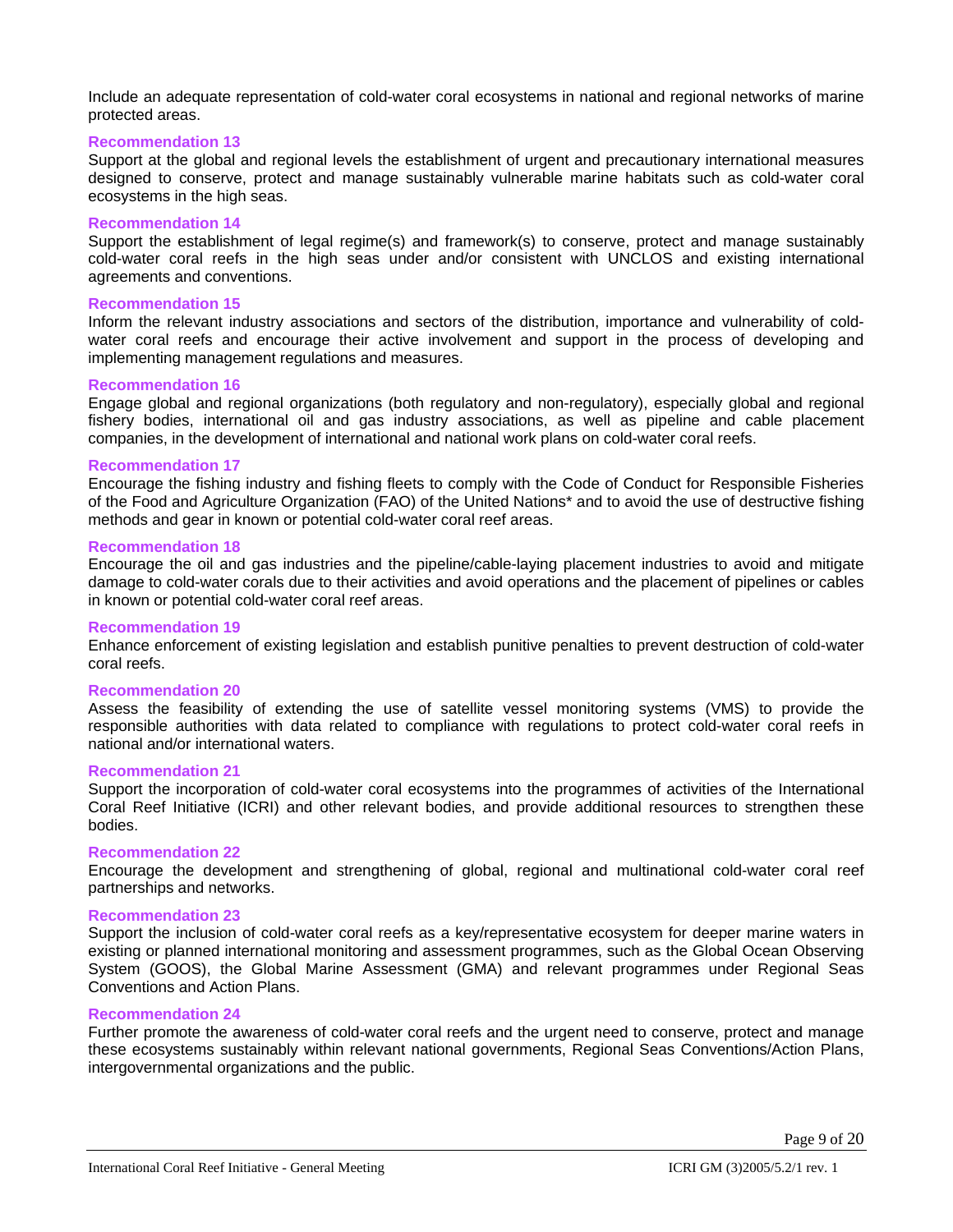## **Television Documentary(ies) on Cold-water Coral Reefs**

A scientific research cruise with the manned submersible "Jago" from the German Max-Planck Institute (cf. http://npolar.no/geonet/pdf\_files/Info\_JAGO.pdf) on board the German Research vessel "Poseidon" is planned for July/August 2005 to study reefs in Northern Norway and Barents Sea. Prof. A. Freiwald will be the coldwater coral reef team leader for this cruise.

The UNEP Coral Reef Unit is in contact with Prof. Freiwald and "Television for the Environment" (TVE) about the production of a documentary from this cruise. TVE produces, *inter alia*, the Earth Report series, which is screened on BBC world service, and is the main producer for UNEP-related television footage. TVE has also been interested in production of documentary on cold-water corals in tropical areas and developing countries. Both ideas are relevant for ICRI to consider.

The costs for producing one (or two) cold-water television documentary(ies) as outlined above still have to be established. Funding should come from ICRI members and other cold-water coral stakeholders as "fresh money".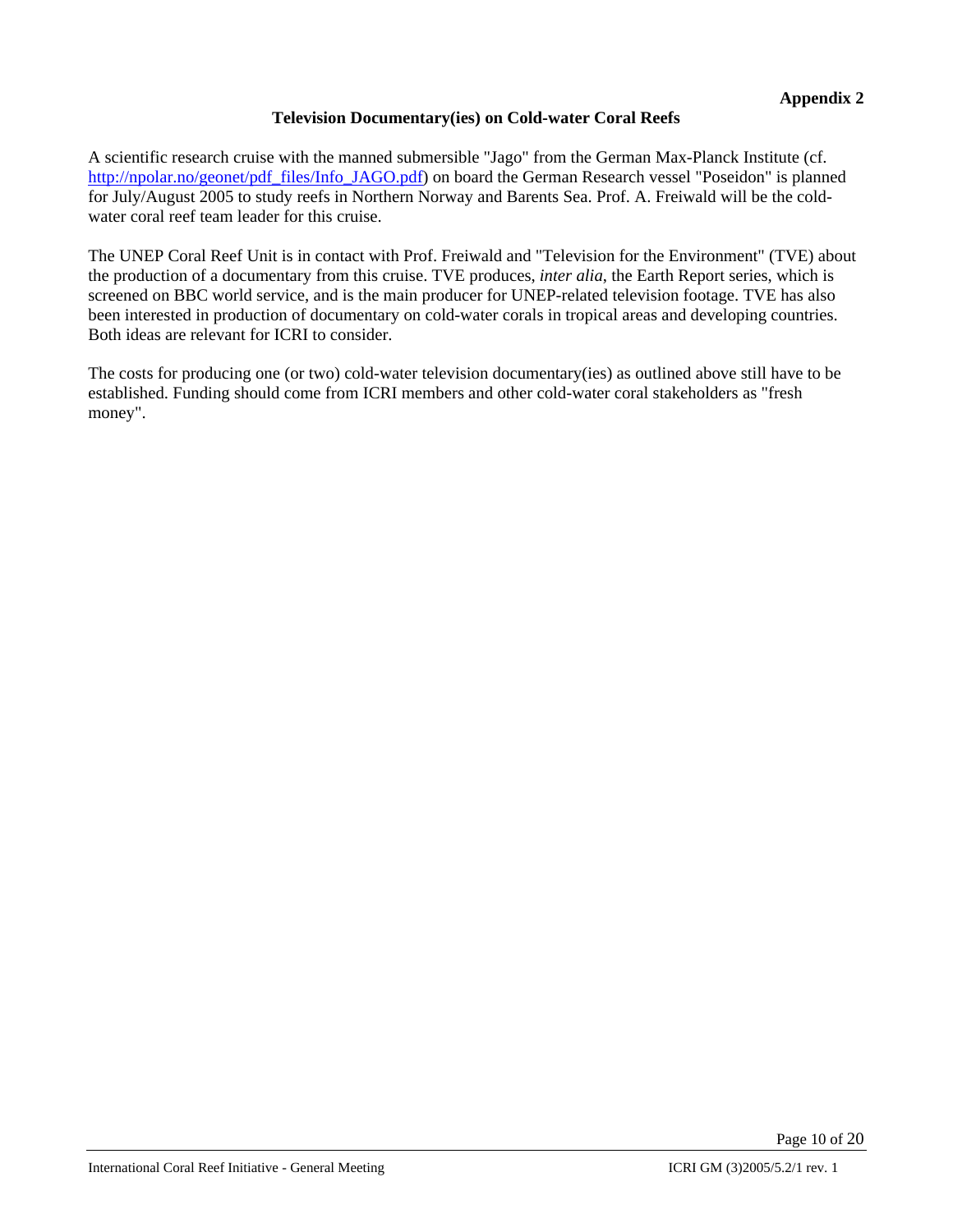# **CONCEPT NOTE**

# **on the Development of a Cold-Water Coral Reef GIS**

**Objective**: To establish a global cold-water coral reef database an internet-based GIS system which allows coordination and easy access to geo-referenced data and information on cold-water coral reefs.

**Background:** Currently, most geographical data on cold-water coral ecosystems are kept/stored by individual scientists, national authorities and industry sectors operating on or near the seafloor (e.g. fisheries, oil & gas, pipeline laying, cable placement). There is no global database with reviewed and evaluated recordings and no GIS facility which provide a single entry and access point to these data and information. For warm-water coral reefs, a number of such facilities exist, such as:

- ReefBase (http://www.reefbase.org/)
- UNEP-WCMC I-Maps (http://stort.unep-wcmc.org/imaps/marine/mangroves)

Under the OSPAR Convention for the Protection of the Marine Environment of the North East Atlantic, mapping of the distribution of marine habitats identified by OSPAR as threatened and/or declining (including *Lophelia pertusa* reefs) is being carried out by the UK. Document ICRI GM(3)2005/? provide information about the details, specifications and experience gained in this GIS-based approach, which were presented at the last meeting of the OSPAR Biodiversity Committee (21-25 February 2005). The work carried out under OSPAR should be taken into account in the development of a global cold-water coral reef GIS to avoid duplication of work and ensure that data can be exchanged freely between both systems.

**Benefits of a cold-water coral reef database and GIS:** There are a multitude of benefits of creating a global database and an interactive global GIS to visualise the location of cold-water coral reefs and make relevant data and information available, including:

- *industry*: in the planning of commercial seabed operations or activities in the marine environment which have the potential to affect cold-water coral reefs;
- *national agencies*: in the licensing of seabed operations or activities in the national waters and EEZ which have the potential to affect cold-water coral reefs;
- *governments*: in the efforts to implement the relevant goals and objectives agreed at WSSD and the associated targets and programmes of work under CBD, e.g. relating to the reduction of the loss of biological diversity by 2010 and the establishment of a representative network of marine protected areas by 2012;
- *academia*: in the planning and execution of research cruises and seabed exploration;
- *international bodies and organisations:* in the further discussions regarding the protection and sustainable management of marine biodiversity and vulnerable marine ecosystems in national waters and waters beyond national jurisdiction.

**Technical specifications:** The following list provides some key requirements to be taken into account in the development of a global cold-water coral reef database and GIS. This list is preliminary and not exhaustive, and would have to be further developed by the ICRI Ad Hoc Committee with expert input.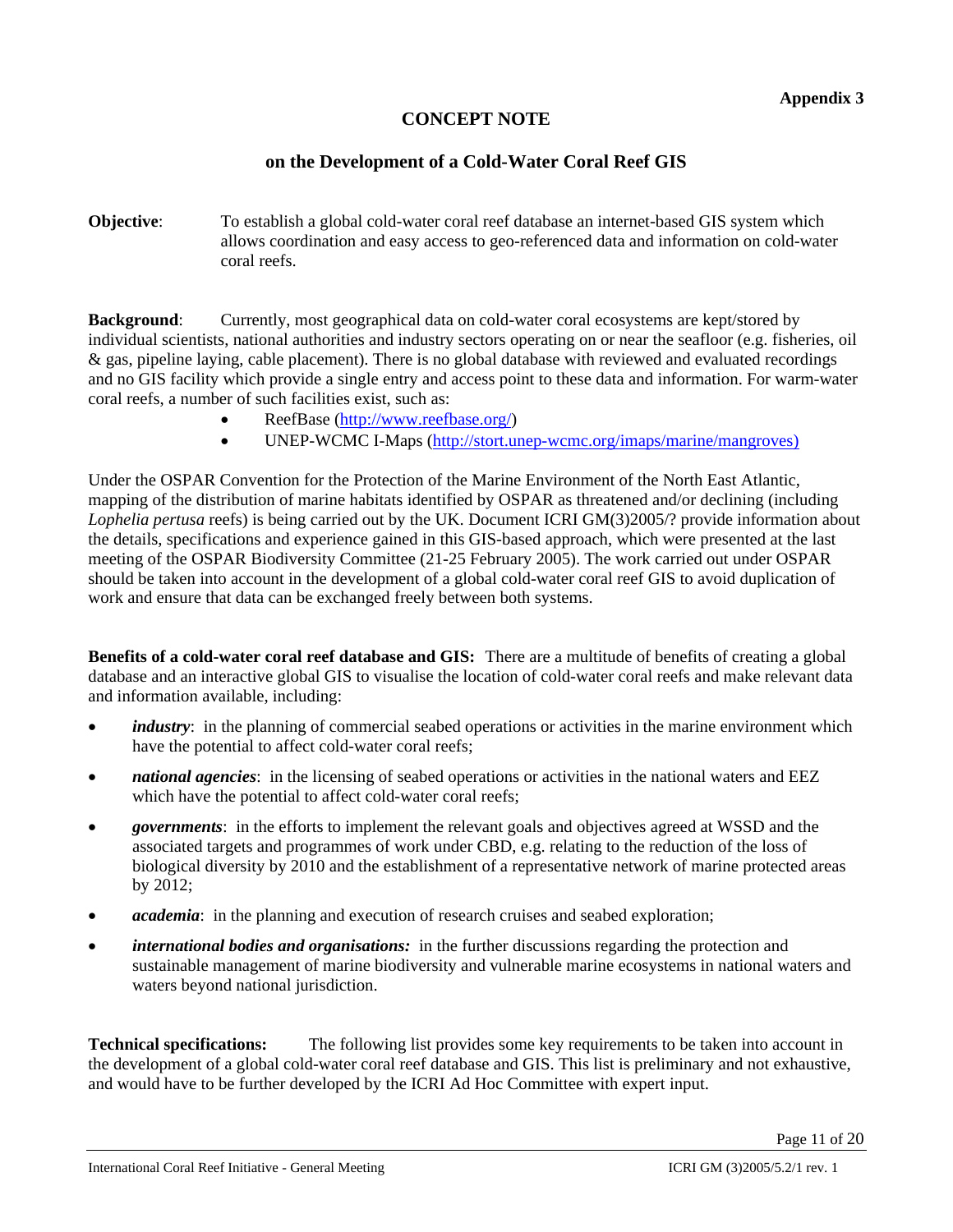- Description of what data shall be included (definition of cold-water coral reef/ ecosystems)
- Data (recordings) to be reviewed and evaluated by an expert group before entry?
- Internet-based global GIS, allowing constant access to digital maps with a [to be determined] grid resolution.
- Possibility to flag the status of a location entry, i.e. whether the entry is based on finding of cold-water corals or on a confirmed observation of cold-water coral reef associations;
- Possibility to indicate and map potential, but not yet proven, areas of cold-water coral reefs resulting from desk top studies and predictive modelling (cf. Appendix 4);
- Possibility to combine/overlay cold-water coral reef maps with:
	- geomorphological background information, e.g. bathymetry;
	- information on maritime boundaries, e.g. the extension of national waters, EEZs etc;

other existing GIS layers, e.g. on warm-water coral reefs, marine protected areas, fishing zones etc.; and to expand the system to include future GIS layers developed in other fora, e.g. human activities in (potential) cold-water coral reef areas, location of other vulnerable marine habitats associated with coldwater coral reefs etc.

- Possibility to attach information to each cold-water coral reef entry/data point in a variety of formats (e.g. text files, pictures, video clips, internet links etc.).
- System to allow remote data entry, with a clear identification of who entered the information and when.
- Data and information validation for each entry to be carried out in two steps: (i) system administrator to delete 'junk' entries, (ii) other entries to be examined by a small group of international experts.

**Suggestions for implementation via a step-wise approach:** Subject to ICRI's approval, the following steps could be foreseen in the development of the cold-water coral reef database and GIS:

| <b>Step</b>      | <b>Activity</b>                                                                                                                                                                                                                                                                                                                                                                                                           | Lead                                                          | suggested time line         |
|------------------|---------------------------------------------------------------------------------------------------------------------------------------------------------------------------------------------------------------------------------------------------------------------------------------------------------------------------------------------------------------------------------------------------------------------------|---------------------------------------------------------------|-----------------------------|
| 1.               | <b>ICRI</b> approval                                                                                                                                                                                                                                                                                                                                                                                                      | <b>ICRI GM</b>                                                | April 2005                  |
| $\overline{2}$ . | Further development of technical specifications for                                                                                                                                                                                                                                                                                                                                                                       | Ad Hoc Committee with                                         | May-July 2005               |
|                  | tender (together with clarification of financial and                                                                                                                                                                                                                                                                                                                                                                      | expert input                                                  |                             |
|                  | resource implications)                                                                                                                                                                                                                                                                                                                                                                                                    |                                                               |                             |
| 3.               | Tender to be posted on ICRI forum                                                                                                                                                                                                                                                                                                                                                                                         | <b>ICRI</b> Secretariat                                       | August 2005                 |
| $\overline{4}$ . | Choice of contractor                                                                                                                                                                                                                                                                                                                                                                                                      | <b>ICRI</b> secretariat and Ad<br>Hoc Committee members       | September 2005              |
| 5.               | Contractor designs and arranges the basic facilities<br>(maps etc.) ready for external data entry                                                                                                                                                                                                                                                                                                                         | selected contractor with<br>feedback from Ad Hoc<br>Committee | October-December<br>2005    |
| 6.               | Presentation of draft database and GIS to ICRI General<br>Meeting                                                                                                                                                                                                                                                                                                                                                         | selected contractor                                           | November /<br>December 2005 |
| 7.               | Cold-water coral reef GIS goes online <sup>3</sup>                                                                                                                                                                                                                                                                                                                                                                        |                                                               | December 2005               |
| $\overline{8}$ . | Invitation to scientists, industrial companies, authorities,                                                                                                                                                                                                                                                                                                                                                              | <b>ICRI</b> Secretariat with                                  | January 2006                |
|                  | international bodies and other relevant data holders to<br>submit their data                                                                                                                                                                                                                                                                                                                                              | advice from Ad Hoc<br>Committee                               |                             |
| 9.               | Promotion of ICRI cold-water coral reef database and<br>GIS at major international events to raise awareness and<br>encourage use and further input of data and information<br>into the database and GIS, e.g. at:<br>3rd International Symposium on Deep-Sea Corals<br>$\bullet$<br>(28 November - 2 December 2005, Miami, Florida,<br>USA;<br>11th Deep Sea Symposium (8-14 July 2006),<br>$\bullet$<br>Southampton, UK | Members of Ad Hoc<br>Committee and other ICRI<br>members      | ongoing                     |
| 10.              | Review of the data and information entered by external                                                                                                                                                                                                                                                                                                                                                                    | Contractor with advice                                        | review interval to          |

 $\frac{1}{3}$ It might be advantageous to carry out the previous steps on a web site which is not publicly available.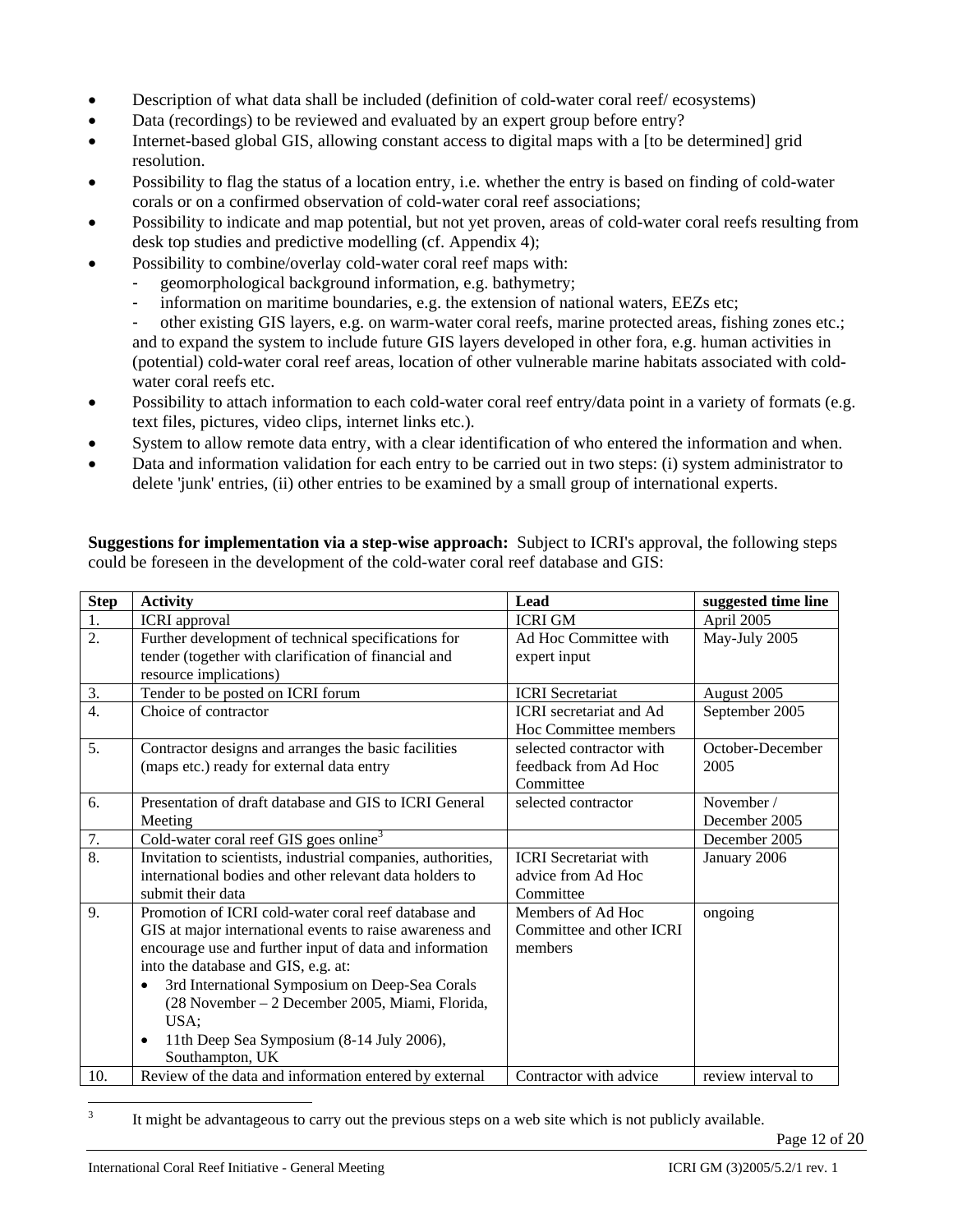| from Ad<br>user: | . ommittee<br>⊣ос | .<br>DЕ<br>"'mmet.<br>$1e^{rt}$ |
|------------------|-------------------|---------------------------------|

**Financial and resource considerations/implications:** The development of a cold-water coral reef database and GIS has a number of financial and resource implications, including:

- Initial design of database and GIS;
- Entry of existing data and information, including support for the data entry by co-authors of the UNEP report, if necessary; and review and evaluation of data,
- Maintenance of database and GIS, including costs for internet site;
- PR activities to raise awareness of cold-water coral reef database and GIS;
- Review of remote data entries by expert group.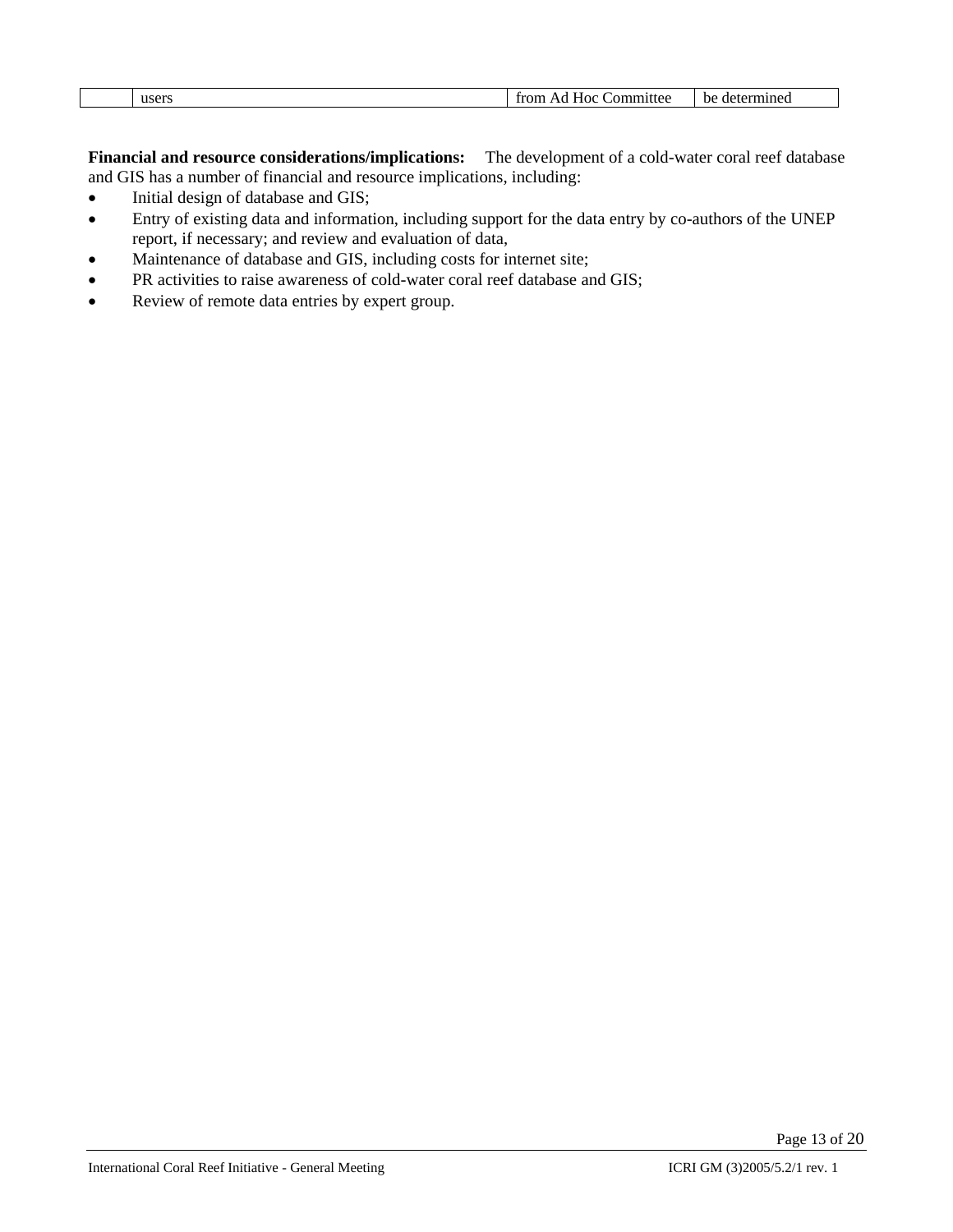# **Desktop Study and Predictive Modelling for Mapping the Potential Distribution of Cold-water Coral Reefs**

**Objective:** To investigate and map on a global basis the areas most likely to harbour cold-water coral reefs

## **Approach:**

## *1. Review of scientific literature, historic expedition reports and museum collections*

Detailed descriptions or anecdotal observations of findings of corals in deeper parts of the oceans has been documented in older scientific literature (e.g. monographs) and in the historic reports of oceanographic and biological exploration cruises carried out in the  $17<sup>th</sup>$  to  $20<sup>th</sup>$  century. Samples and specimens collected on these expeditions can still be found in the collections of various museums.

Cold-water coral reef scientists, such as the authors of the UNEP report, have already compiled a number of these historic references, but there is a need for a more thorough and systematic review of the various literature and of the coral collections held in museums. In addition to an internet based literature search, a questionnaire to leading national museums (e.g. Smithsonian, Senckenberg etc.) could be developed to gather data and information on the findings of cold-water corals.

## *2. Predictive modelling the potential distribution of cold-water coral reefs*

From the known distribution of reef-building cold-water corals and the emerging studies of their biology, the environmental conditions and preferences (e.g. water temperature, oceanographic and hydrographic conditions etc.) for the various cold-water coral reef taxa can be extrapolated. These data, combined with oceanographic data of the oceans such as depth, salinity, currents, nutrient availability, can be modelled to identify and map the areas where it is most likely for cold-water coral reefs to exist.

## **Products and outputs:**

The results, products and outputs of the above activities would feed into and complement the proposed coldwater coral reef GIS (cf. Appendix 3) with a view to focussing further research and 'ground-truthing' studies.

The review of literature, expedition reports and museum collections will provide occurrence and distribution data with a varying degree of confidence, e.g. not in all cases will it be able to identify whether references and specimens represents then living, dead or fossil corals. Nevertheless, included in the GIS and appropriately flagged, these findings will be able to focus future cold-water coral reef studies, especially in parts of the oceans currently less well known.

The modelling of the environmental factors and conditions which determine and limit the distribution of reefbuilding cold-water corals will be able to predict and identify areas with a varying degree of possibility for coldwater coral reefs to occur. The mapping of these areas and their inclusion in a cold-water coral reef GIS will enable to focus future research and management.

Ad-Hoc committee's tasks: inititiate the study, and submit the results for expert revision and publication on oldwater coral database/GIS.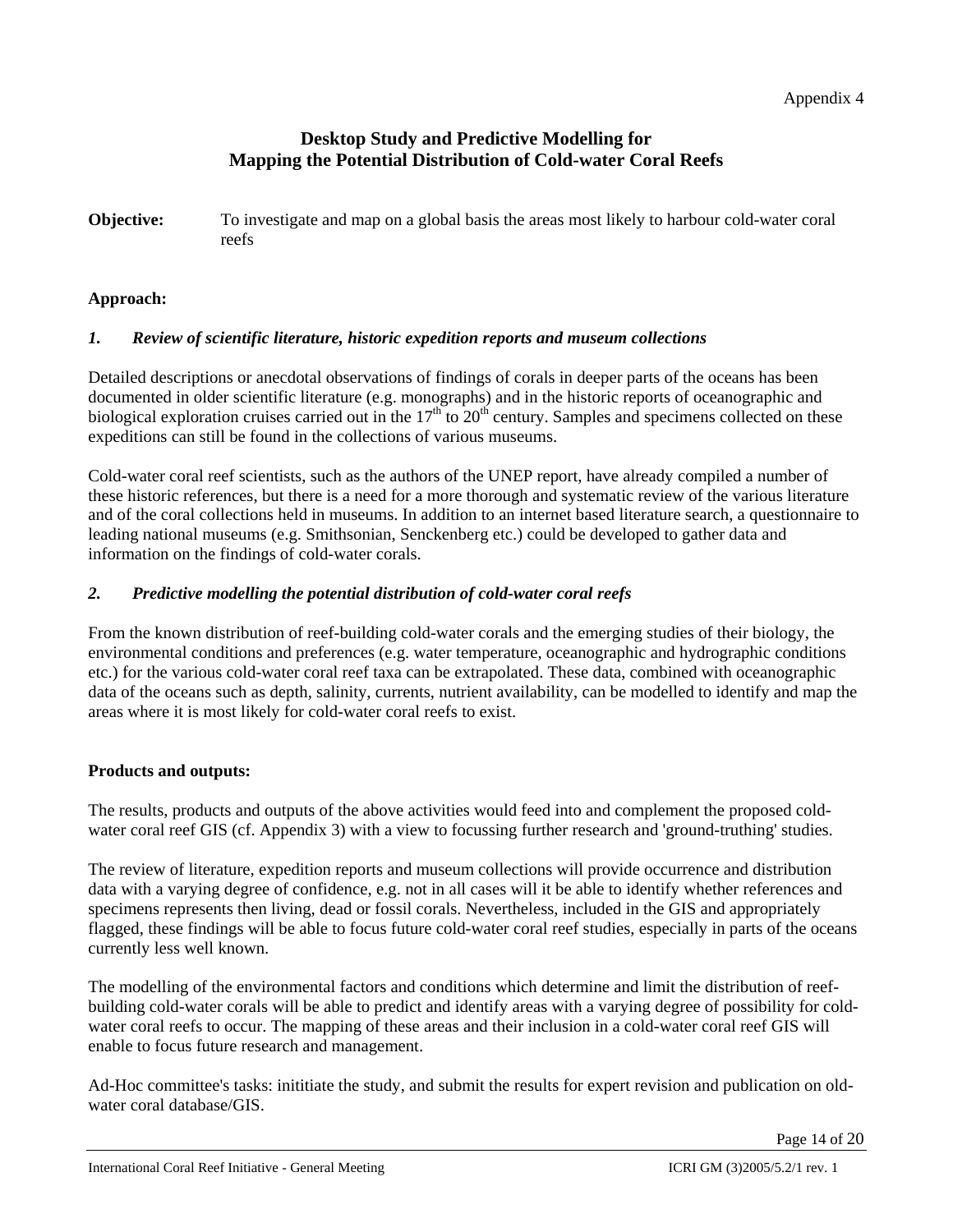# **Development of ICRI Guidelines for Cold-Water Coral Reef Research and Monitoring**

**Objective**: To provide internationally agreed guidance to prevent or minimise the intentional or accidental impact on cold-water coral reefs caused by scientific research and monitoring.

**Approach**: A set of guidelines for cold-water coral reef research and monitoring should be established in close cooperation with the scientific cold-water coral reef community and taking into account relevant existing guidelines, amongst others those established for hydrothermal vent communities.

The guidelines should describe the various techniques and methods available for study (including sampling) and monitoring of cold-water coral reefs, including their pros/cons, financial and resource considerations and their potential impacts on the ecosystem. In addition, it might be beneficial to annex to these guidelines further information and contacts for specialised marine technological equipment.

**Products and Outputs:** Following adoption of the programme of work on cold-water coral reefs at the ICRI General Meeting in the Seychelles (25-27 April 2005), draft guidelines could be prepared in consultation with the authors of the UNEP cold-water coral reef report. The draft guidelines could be presented by ICRI at the  $3<sup>rd</sup>$ International Symposium on Deep-Sea Corals (28 November – 2 December 2005, Miami, Florida, USA) for comment and subsequent review and revision, as appropriate, with a view to being finalised and adopted at the earliest at the ICRI General Meeting in Palau in November/December 2005.

Ad-Hoc committee's tasks: inititiate the development of, and review/evaluate draft guidelines, present the draft guidelines at the at the 3rd International Symposium on Deep-Sea Corals Dec. 20005, review and present the draft guidelines to ICRI for finalisation and adoption.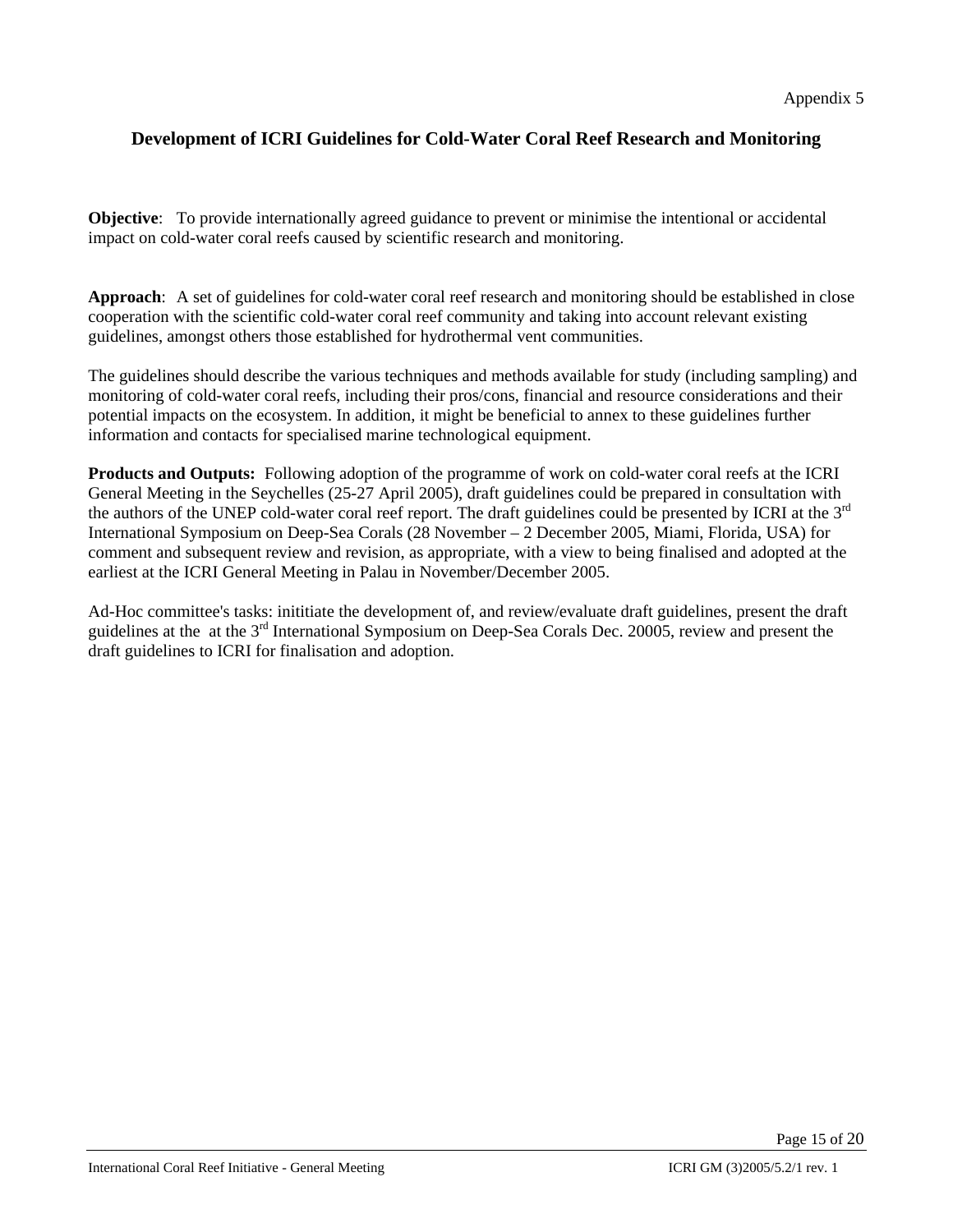## **Appendix 6**

## **Draft List of ICRI members and Countries with Cold-water Coral Reefs**

| <b>ICRI Member Countries</b>                     | <b>Countries with Cold-water Corals<sup>4</sup></b> |
|--------------------------------------------------|-----------------------------------------------------|
| (those with cold-water corals indicated in bold) | (non-ICRI member countries indicated in bold)       |
| Anguilla                                         | Angola                                              |
| <b>Australia</b>                                 | Australia                                           |
| <b>Barbados</b>                                  | <b>Brazil</b>                                       |
| <b>Belize</b>                                    | Canada                                              |
| Bermuda                                          | <b>Cape Verde</b>                                   |
| Bonnaire                                         | <b>Chile</b>                                        |
| <b>British Virgin Islands</b>                    | China                                               |
| Brunei Darasalam                                 | Colombia                                            |
| Cayman Islands Government                        | Cuba                                                |
| China                                            | <b>Denmark (Greenland; Faroer)</b>                  |
| Colombia                                         | <b>Dominican Republic</b>                           |
| Comoros                                          | <b>Ecuador</b>                                      |
|                                                  | France                                              |
| Egypt                                            |                                                     |
| Fiji                                             | Ghana                                               |
| <b>France</b>                                    | Guyana                                              |
| Germany                                          | Haiti                                               |
| India                                            | <b>Honduras</b>                                     |
| <b>Indonesia</b>                                 | <b>Iceland</b>                                      |
| <b>Jamaica</b>                                   | Indonesia                                           |
| <b>Japan</b>                                     | <b>Ireland</b>                                      |
| Kenya                                            | <b>Italy</b>                                        |
| Madagascar                                       | Jamaica                                             |
| Malaysia                                         | Japan                                               |
| Maldives                                         | Madagascar                                          |
| Marshall Islands                                 | Mauritania                                          |
| Mauritius                                        | Mexico                                              |
| <b>Mexico</b>                                    | <b>Morocco</b>                                      |
| Montserrat                                       | <b>New Zealand</b>                                  |
| <b>Netherlands Antilles</b>                      | <b>Nicaragua</b>                                    |
| Nigeria                                          | Norway                                              |
| <b>Norway</b>                                    | Portugal                                            |
| Palau                                            | <b>Russia</b>                                       |
| Papua New Guinea                                 | Seychelles                                          |
| Philippines                                      | South Africa                                        |
| <b>Seychelles</b>                                | <b>Spain</b>                                        |
| <b>South Africa</b>                              | Surinam                                             |
| Sri Lanka                                        | Sweden                                              |
| <b>St Kitts</b>                                  | UK                                                  |
| St Lucia                                         | <b>USA</b>                                          |
| <b>Sweden</b>                                    | Venezuela                                           |
| Tanzania                                         | <b>Western Sahara</b>                               |
| Thailand                                         |                                                     |
| Trinidad & Tobago                                |                                                     |
| Turks and Caicos Islands                         |                                                     |
| <b>UK</b>                                        |                                                     |
| <b>USA</b>                                       |                                                     |
|                                                  |                                                     |
| Vietnam                                          |                                                     |

The term "countries" includes states and territories.

Page 16 of 20

 $\frac{1}{4}$  41 countries, as given in Table 2 in Freiwald, A., Fosså, J.H., Grehan, A., Koslow, T., Roberts, J.M. 2004. *Coldwater Coral Reefs*. UNEP-WCMC, Cambridge, UK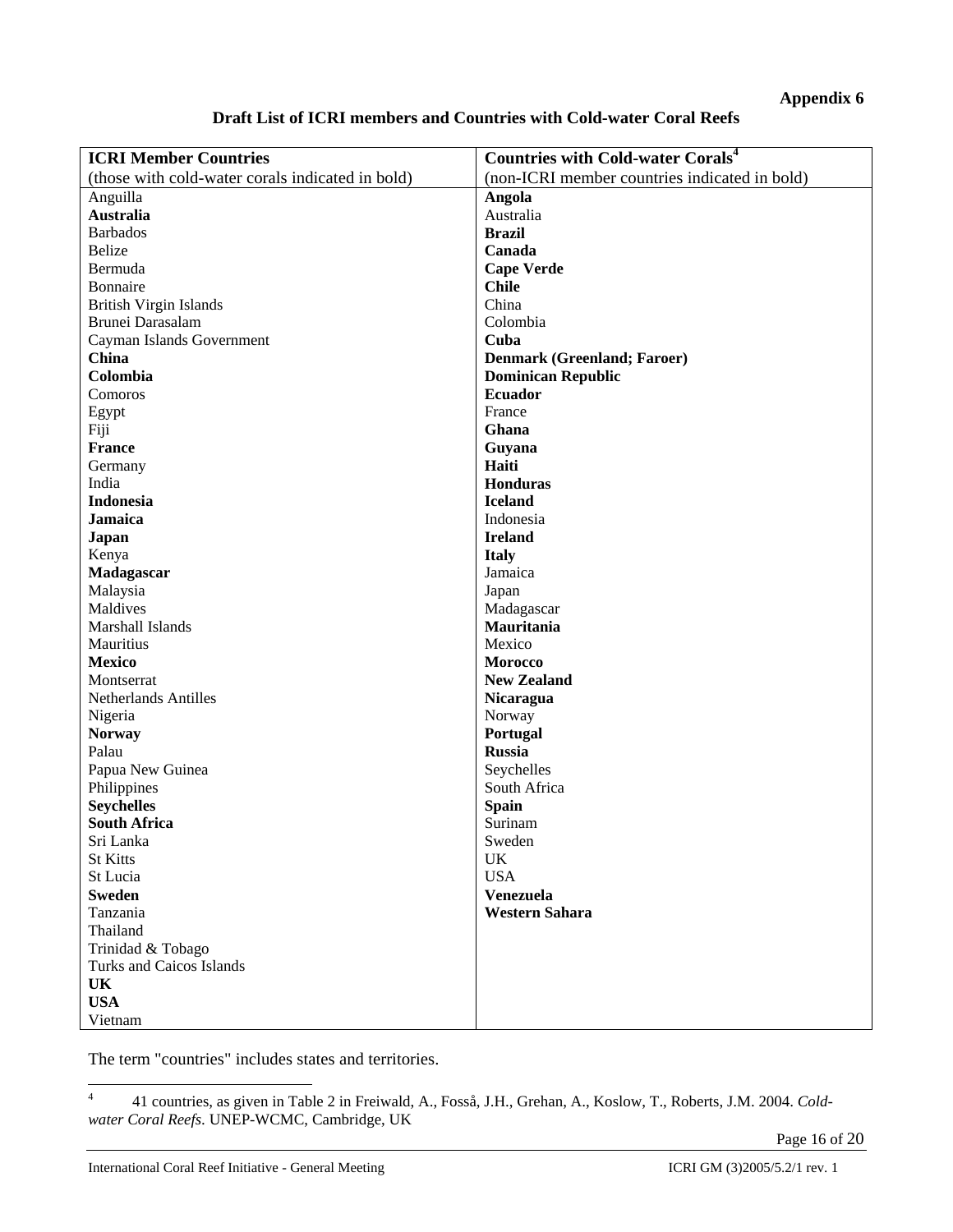## **Draft Invitation Letter for ICRI Membership to be Sent to Cold-water Coral Range States by the ICRI Secretariat**

Below is a draft for an invitation letter to be sent by the ICRI Co-chairs to the Ministers of Environment (or equivalent) of countries in which waters cold-water coral reefs have been found, but which are not yet members of ICRI. With reference to the table in Appendix 6, these countries are: **Angola, Brazil, Canada, Cape Verde, Chile, Cuba, Denmark (Greenland; Faroer), Dominican Republic, Ecuador, Ghana, Guyana, Haiti, Honduras, Iceland, Ireland, Italy, Mauritania, Morocco, New Zealand, Nicaragua, Portugal, Russia, Spain, Venezuela and Western Sahara.** 

For some of these countries cold-water coral reefs might be of a low priority, nevertheless, ICRI should not discriminate between these countries and invite all of them. *In order to ensure greater uptake of the letter, the text should be translated into Spanish and French.*

| <b>INTERNATIONAL CORAL REEF INITIATIVE</b><br>www.icriforum.org                                                                                                                                                                                                                                                                                                                                                                                                                                         |
|---------------------------------------------------------------------------------------------------------------------------------------------------------------------------------------------------------------------------------------------------------------------------------------------------------------------------------------------------------------------------------------------------------------------------------------------------------------------------------------------------------|
| $\lceil$ name $\rceil$<br>[ address ]<br>[date]                                                                                                                                                                                                                                                                                                                                                                                                                                                         |
| Dear Minister,                                                                                                                                                                                                                                                                                                                                                                                                                                                                                          |
| <b>ICRI ACTION ON COLD-WATER CORAL REEFS</b>                                                                                                                                                                                                                                                                                                                                                                                                                                                            |
| Coral reefs in tropical shallow waters are often called "the rainforests of the sea" for their extraordinary<br>biological diversity. However, until quite recently, few people were aware that there are fascinating coral reefs<br>also in the colder, darker depths of our oceans. These reefs form large, complex and fragile ecosystems which<br>teem with an abundance of life, very similar to their well known tropical cousins in appearance, species richness<br>and importance to fisheries. |
| Research in recent years, as summarized in the enclosed report, has shown that these extraordinary cold-water                                                                                                                                                                                                                                                                                                                                                                                           |

coral reefs are a critical ecosystems in the colder and deeper parts of our oceans. However, many of these reefs have scars or have been partly or completely destroyed by commercial fishing activities, especially from the use of bottom trawls. In the light of the vulnerability of these reefs and the practical irreversibility of their damage, the General Assembly of the United Nations in 2003 and 2004 called upon States and competent international organizations to urgently consider ways to integrate and improve, on a scientific basis and in accordance with the United Nations Convention on the Law of the Sea and related agreements and instruments, the management of risks to the marine biodiversity of cold-water corals.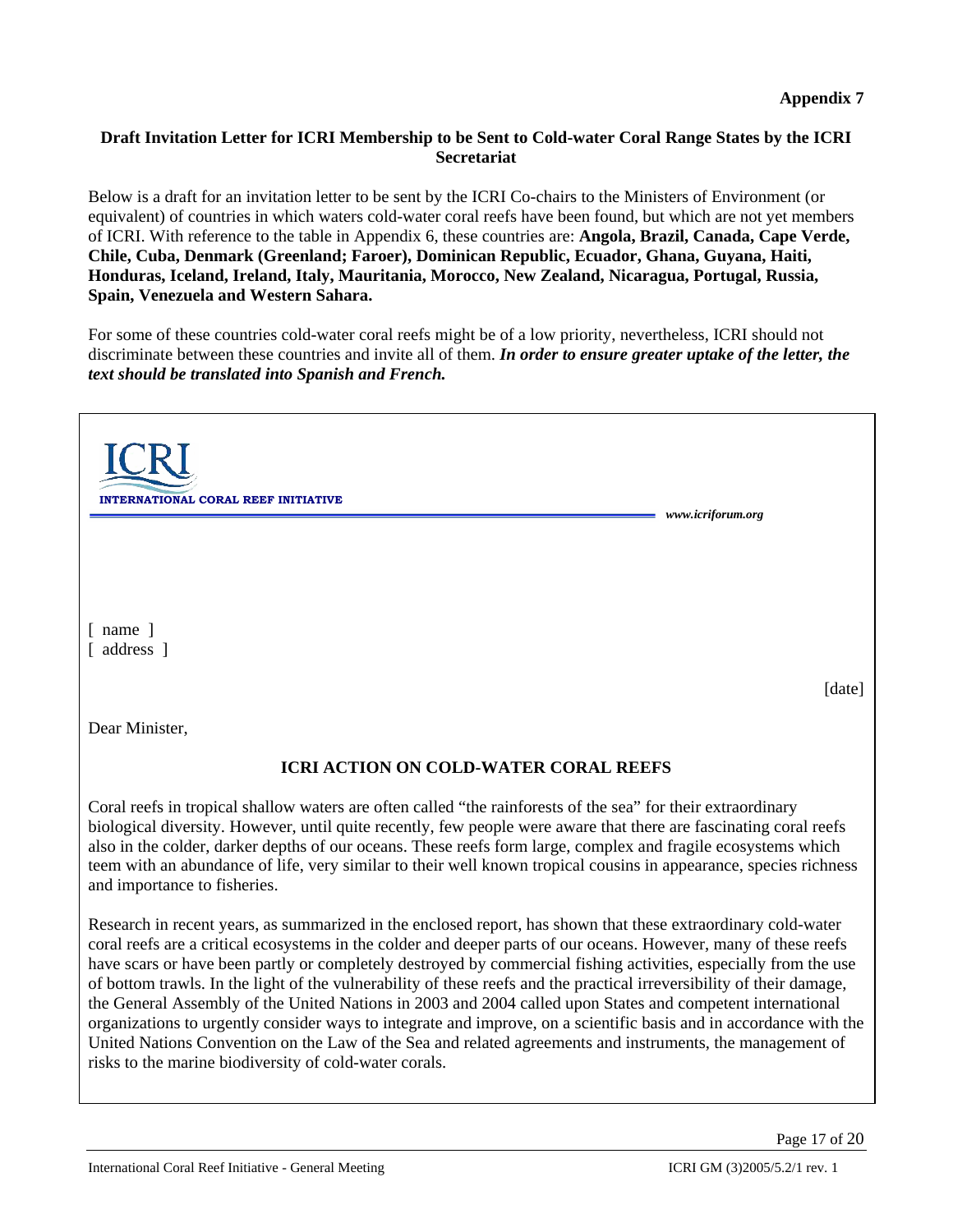For over 10 years, the International Coral Reef Initiative (ICRI) has been the international framework for governments, international organizations (including UN agencies, Conventions and non-governmental bodies), academia and other stakeholders to work together towards reversing the degradation of tropical coral reefs. ICRI is pleased to announce that it has now included cold-water coral reefs within its remit, thereby providing an international umbrella for a concerted, international approach in the protection, conservation and sustainable management of these threatened reefs. The actions and initiatives to be taken by ICRI the next two years are set out in the attached work programme on cold-water coral reefs, which was agreed at the ICRI General Meeting in the Seychelles, 25-27 April 2005.

The enclosed report identifies that cold-water coral reef ecosystems have been found in the waters of your country. We therefore would like on behalf of ICRI and the ICRI co-host countries to invite you and your country:

- 1. to consider becoming a member of ICRI. As a voluntary and non-contributory organisation, ICRI has the minimum amount of administration, and membership comes with no financial strings attached. Further information about ICRI and the rules and benefits concerning ICRI membership are given on www.icriforum.org;
- 2. to nominate a national contact or focal point for matters related to cold (and warm) water coral reefs.

For more specific information on ICRI or related to the cold-water coral reef report please contact the ICRI Secretariat (icri@unep-wcmc.org).

We look forward to hearing from you.

On behalf of ICRI and the ICRI co-host countries,

Seychelles United Kingdom

Rolph Payet John Roberts

ICRI Co-chairman ICRI Co-chairman

Enclosure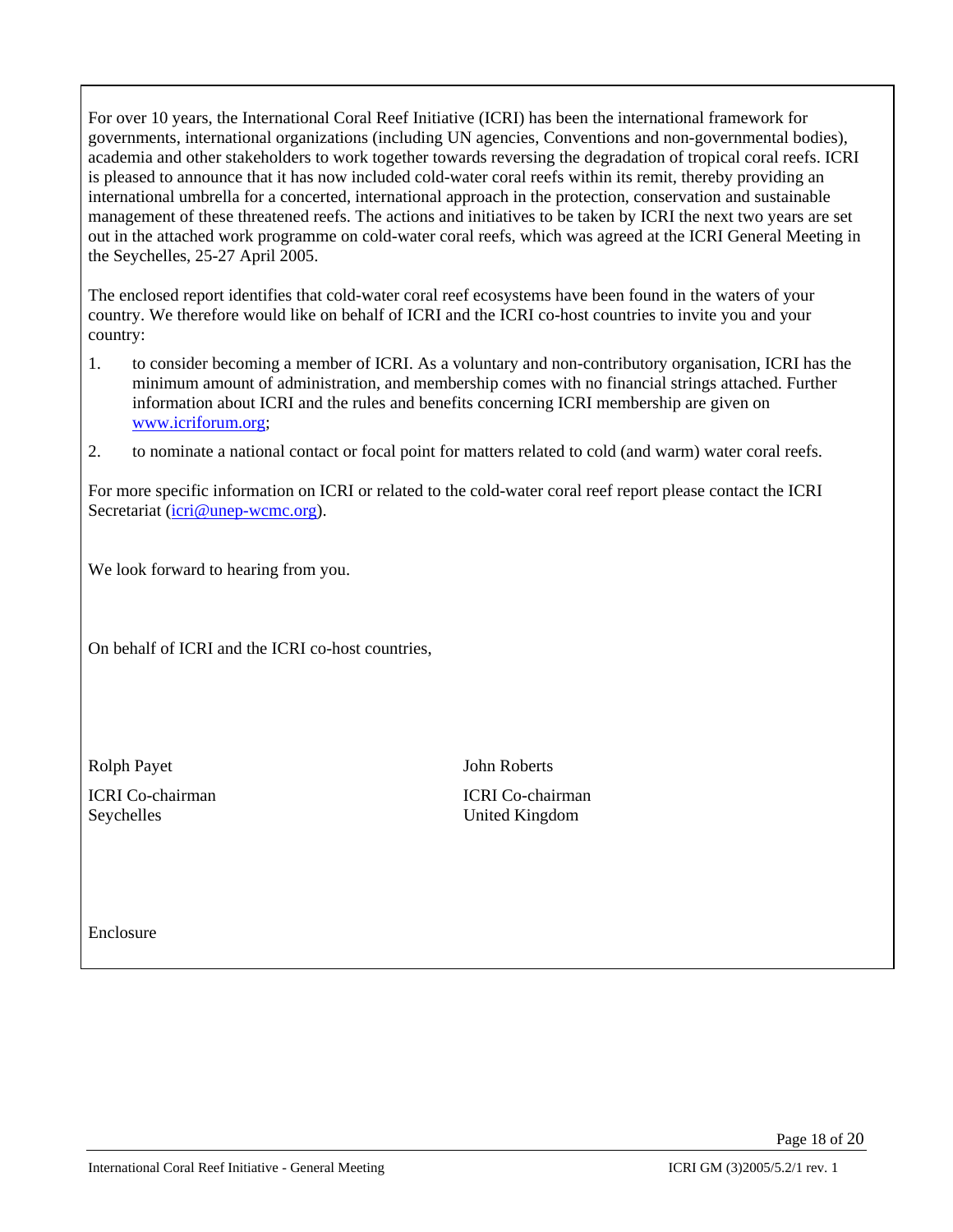## **Draft Invitation Letter to be Sent by the ICRI Secretariat to Cold-water Coral Partners and Academia with a view to Encouraging their Support and Input to ICRI's Work on Cold-water Coral Reefs**

Below is a draft letter to be sent by the ICRI Co-chairs to **André Freiwald, Jan Helge Fosså, Anthony J. Grehan, J. Anthony Koslow and J. Murray Roberts**, co-authors of the report "Cold-water coral reefs: Out of sight – no longer out of mind", with an invitation for those experts to forward/circulate this letter in digital form to their network of contacts within the scientific cold-water coral reef 'community'.

*A translation of the text below into Spanish and French could be considered.* Although most scientists of the cold-water coral reef 'community' will be able to read English, Spanish and French versions would ensure greater uptake of this letter, especially if the relevant scientists have to get into contact with their administrations.

| ERNATIONAL CORAL REEF INITIATIVE                                                                                                                                                                                                                                                                                                                                                                                                                                                | www.icriforum.org |
|---------------------------------------------------------------------------------------------------------------------------------------------------------------------------------------------------------------------------------------------------------------------------------------------------------------------------------------------------------------------------------------------------------------------------------------------------------------------------------|-------------------|
|                                                                                                                                                                                                                                                                                                                                                                                                                                                                                 |                   |
|                                                                                                                                                                                                                                                                                                                                                                                                                                                                                 |                   |
| $\lceil$ name $\rceil$<br>[ address ]                                                                                                                                                                                                                                                                                                                                                                                                                                           |                   |
|                                                                                                                                                                                                                                                                                                                                                                                                                                                                                 | [date]            |
| Dear Madam or Sir,                                                                                                                                                                                                                                                                                                                                                                                                                                                              |                   |
| <b>ICRI ACTION ON COLD-WATER CORAL REEFS</b>                                                                                                                                                                                                                                                                                                                                                                                                                                    |                   |
| The General Assembly of the United Nations in 2003 and 2004 called upon States and competent international<br>organizations to urgently consider ways to integrate and improve, on a scientific basis and in accordance with the<br>United Nations Convention on the Law of the Sea and related agreements and instruments, the management of<br>risks to the marine biodiversity of seamounts, cold water corals, hydrothermal vents and certain other underwater<br>features. |                   |

For over 10 years, the International Coral Reef Initiative (ICRI) has been the international framework for governments, international organizations (including UN agencies, Conventions and non-governmental bodies), academia and other stakeholders to work together towards reversing the degradation of tropical coral reefs. ICRI is pleased to announce that it has now included cold-water coral reefs within its remit, thereby providing an international umbrella for a concerted, international approach in the protection, conservation and sustainable management of these vulnerable and threatened ecosystems. The actions and initiatives to be taken by ICRI the next two years are set out in the attached work programme on cold-water coral reefs, which was agreed at the ICRI General Meeting in the Seychelles, 25-27 April 2005.